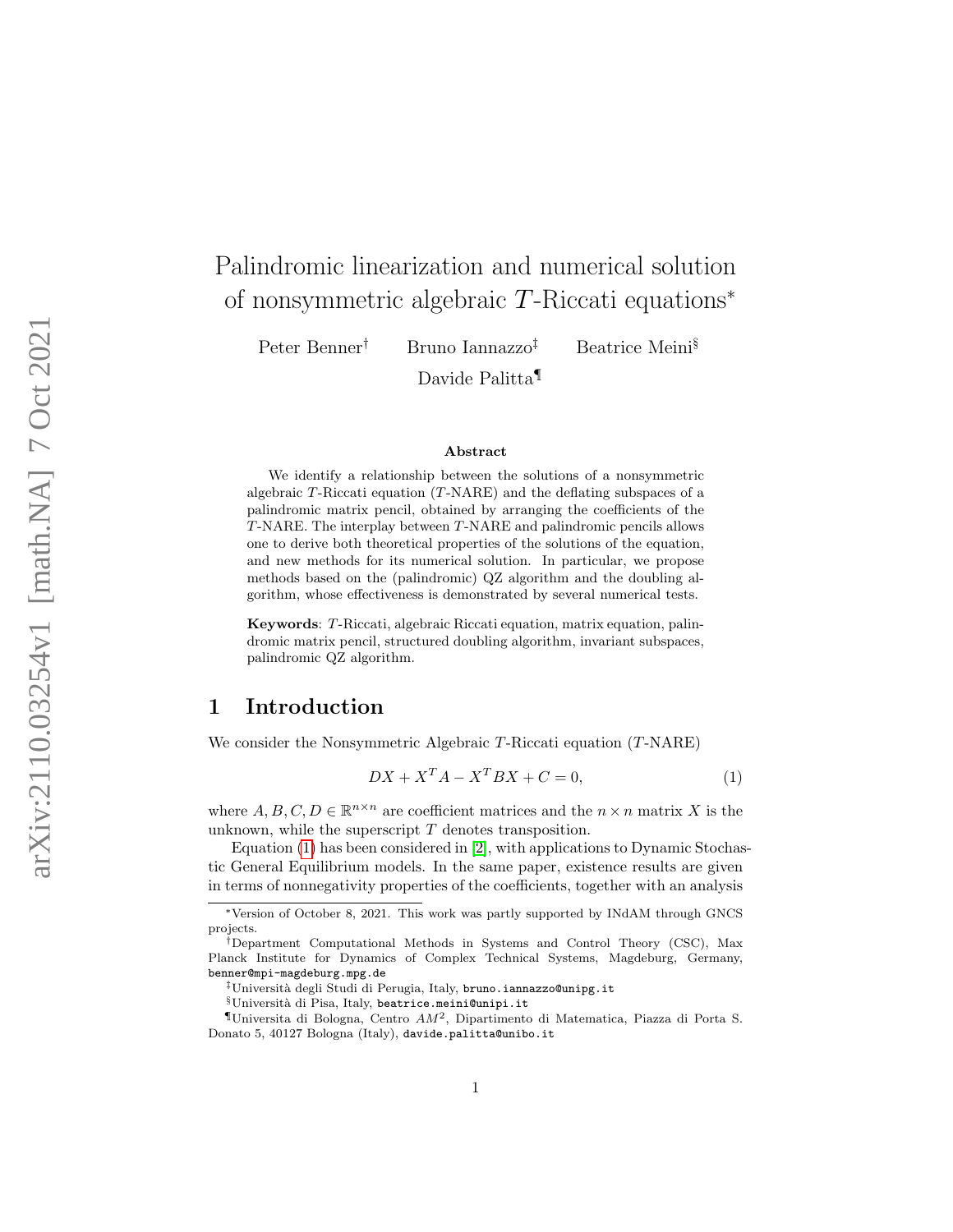of the convergence of Netwon's method to the required solution. Recently, the problem of the existence of solutions, when  $A = D = 0$  and C is symmetric, has been studied in [\[4\]](#page-21-1).

The nonsymmetric T-Riccati equation takes the name from the Nonsymmetric Algebraic Riccati Equation (NARE)

<span id="page-1-0"></span>
$$
DX + XA - XBX + C = 0,\t(2)
$$

that has received great attention in the literature in the last decades (see for instance the book [\[3\]](#page-21-2)), and from the  $T$  operator applied to the unknown  $X$  in [\(1\)](#page-0-0), when this premultiplies a matrix coefficient. Indeed, recently, there has been a great interest in the T counterpart of classical linear matrix equations. For instance, look at the Sylvester equation  $AX + XB = C$ , whose T counterpart  $AX<sup>T</sup> + XB = C$  has been the subject of a number of both computational and theoretical papers; see, e.g., [\[5\]](#page-21-3), [\[6\]](#page-21-4), [\[7\]](#page-21-5), [\[8\]](#page-21-6), [\[9\]](#page-21-7), [\[10\]](#page-22-0), [\[15\]](#page-22-1).

It is well-known that there is a strict connection between equation [\(2\)](#page-1-0) and the matrix

<span id="page-1-1"></span>
$$
H = \begin{bmatrix} A & -B \\ -C & -D \end{bmatrix}.
$$
 (3)

More specifically,  $X$  is a solution to [\(2\)](#page-1-0) if and only if there exists an *n*-dimensional invariant subspace of H spanned by the columns of  $\begin{bmatrix} I \\ V \end{bmatrix}$  $\boldsymbol{X}$ , where  $I$  is the identity matrix (compare [\[3,](#page-21-2) Thm. 2.1]). This property reduces a nonlinear equation to an eigenvalue problem, that can be associated with the linear matrix polynomial  $H - zI$ . For this reason, perhaps with some abuse, we say that  $H - zI$  is a linearization of the matrix equation [\(2\)](#page-1-0). (Note, however, the similarity with the linearization procedure for matrix polynomials.)

Our main contribution is the introduction of a linearization for the T-NARE [\(1\)](#page-0-0). More specifically, we define the T-palindromic pencil  $\varphi(z) = M + zM^T$ , where

$$
M = \begin{bmatrix} C & D \\ A & -B \end{bmatrix},
$$

and  $A, B, C$ , and  $D$  are the matrix coefficients in  $(1)$ . We show that, if the pencil  $\varphi(z)$  is regular and if X is a solution to [\(1\)](#page-0-0), then the columns of  $\begin{bmatrix} I \\ V \end{bmatrix}$ X span a deflating subspace of  $\varphi(z)$  and also a partial converse result holds. The precise statement is given in Theorem [1.](#page-3-0) We say that the pencil  $\varphi(z)$  is a linearization of the  $T\text{-NARE}$  [\(1\)](#page-0-0). We also relate the solutions of the  $T\text{-NARE}$  with the solutions of a suitable Discrete-time Algebraic Riccati equation. Moreover, we show existence properties of the solutions under nonnegativity properties of the matrix coefficients, by weakening the assumptions of [\[2\]](#page-21-0).

The linearization of the T-NARE, besides being per se interesting, is exploited to relate the solutions to [\(1\)](#page-0-0) with the solution of certain discrete-time algebraic Riccati equations. More practically, it opens the way to compute the solution of a T-NARE by relying on invariant subspaces algorithms, such as the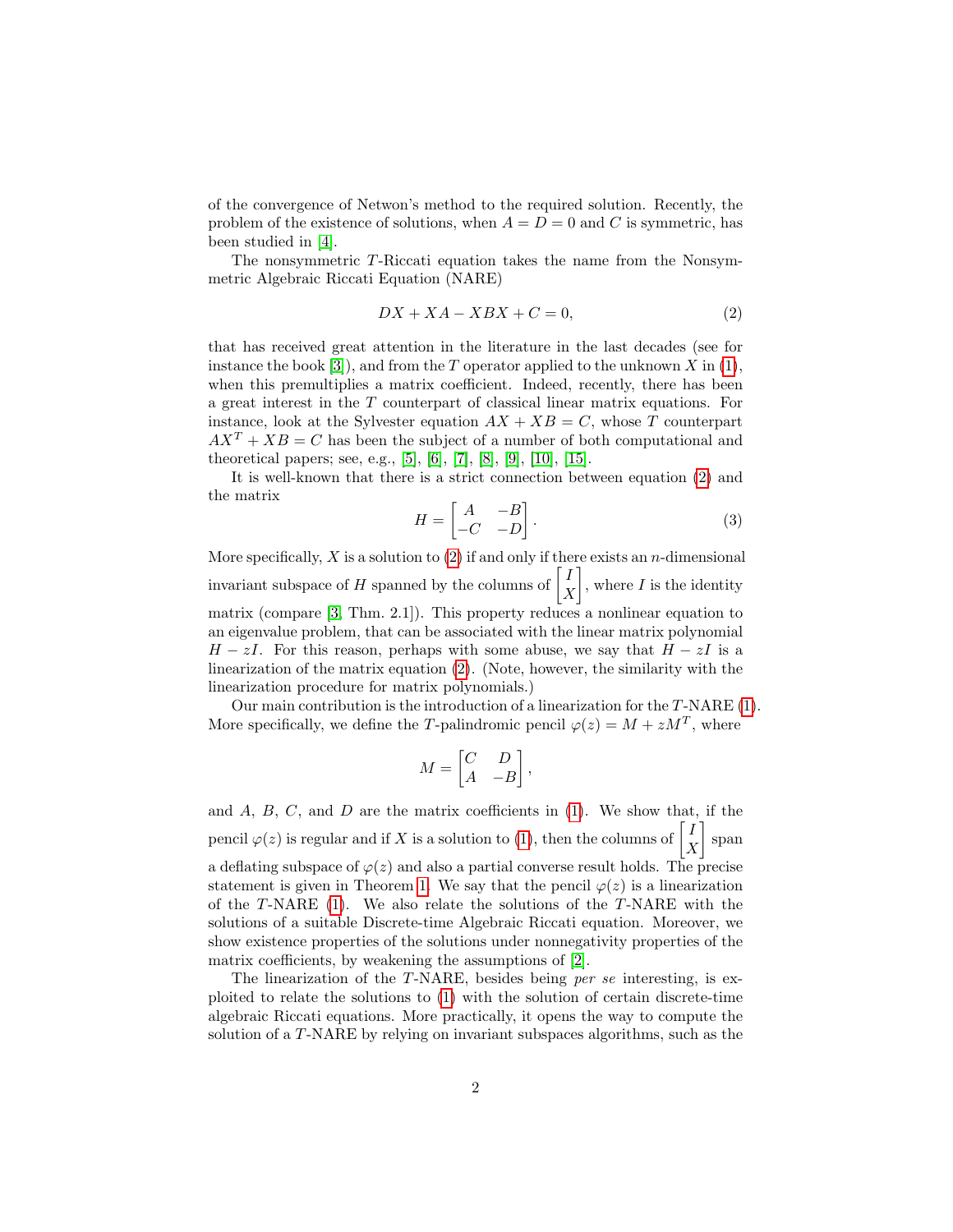QZ and the Doubling Algorithm (DA), that in our tests are shown to be more efficient than Newton's method, the reference algorithm in [\[2\]](#page-21-0).

Moreover, it is possible to exploit the palindromic structure of the linearization by applying the palindromic QZ algorithm, a structured variant of the QZ, that we endow with an ordering procedure and that is shown to be superior, in terms of forward error, in some difficult problems.

The paper is organized as follows: Section [2](#page-2-0) provides some preliminary material on matrix pencils, in Section [3](#page-3-1) we present the interplay between T-NAREs and T-palindromic pencils, while Section [4](#page-6-0) is devoted to the case of matrix coefficients with nonnegativity properties. In Section [5](#page-8-0) we describe the new algorithms for the T-NARE and some tests are performed in Section [6.](#page-15-0) The final section draws some conclusions.

# <span id="page-2-0"></span>2 Preliminaries

We recall some properties of matrix pencils that will be used in the sequel. For more details on this subject we refer the reader to [\[11\]](#page-22-2).

A matrix pencil  $p(z) = A + zB$ , with  $A, B \in \mathbb{C}^{n \times n}$  is said to be regular if  $\det(p(z))$  is not identically 0. The finite eigenvalues of a regular pencil  $p(z)$  are the zeros of  $det(p(z))$ , while infinity is an eigenvalue of  $p(z)$  with multiplicity  $d \geq 1$  if  $\det(p(z))$  has degree  $n - d$ . Notice that, for a regular pencil, 0 is an eigenvalue if and only if  $A$  is singular, while  $\infty$  is an eigenvalue if and only if  $B$ is singular.

A k-dimensional subspace  $V \subset \mathbb{C}^n$  is a deflating subspace of the regular matrix pencil  $p(z) = A + zB$  if there exists a k-dimensional subspace  $W \subset \mathbb{C}^n$ such that  $AV \subset W$  and  $BV \subset W$ . If the columns of  $V \in \mathbb{C}^{n \times k}$  and  $W \in \mathbb{C}^{n \times k}$ span the subspaces V and W, respectively, then there exist  $A', B' \in \mathbb{C}^{k \times k}$  such that  $AV = WA'$  and  $BV = WB'$ . The eigenvalues of the  $k \times k$  pencil  $A' + zB'$ are a subset of the eigenvalues of  $p(z)$  and are said to be the eigenvalues of  $p(z)$ associated with the deflating subspace  $\mathcal V$ .

A deflating subspace  $V$  is said to be a graph deflating subspace if, for any matrix  $V \in \mathbb{C}^{n \times k}$  whose columns span  $V$ , the leading  $k \times k$  submatrix of V is invertible. In other words,  $V$  admits a basis made of the columns of the matrix  $\begin{bmatrix} I \\ X \end{bmatrix}$ , for some matrix X.

A pencil  $p(z) = A + zB$  is said to be T-palindromic if  $B = A<sup>T</sup>$ , in this case  $p(z)^T = zp(1/z)$ , that is, if  $\lambda$  is an eigenvalue of  $p(z)$ , then  $1/\lambda$  is an eigenvalue of  $p(z)$  as well (this holds also for 0 and  $\infty$ , with the conventions  $1/0 = \infty$  and  $1/\infty = 0$ ).

A reciprocal-free set  $S \subset \mathbb{C} \cup \{\infty\}$  is a set such that if  $\lambda \in S$  then  $1/\lambda \notin S$ .

Given  $x \in \mathbb{C}^n$  and a matrix  $S \in \mathbb{C}^{n \times n}$ , the vector x is said to be S-isotropic if  $x^T S x = 0$ . More generally, if V is the subspace spanned by the columns of a full rank matrix  $V \in \mathbb{C}^{n \times k}$ , then the subspace V and the matrix V are said to be S-isotropic if  $V^T S V = 0$ .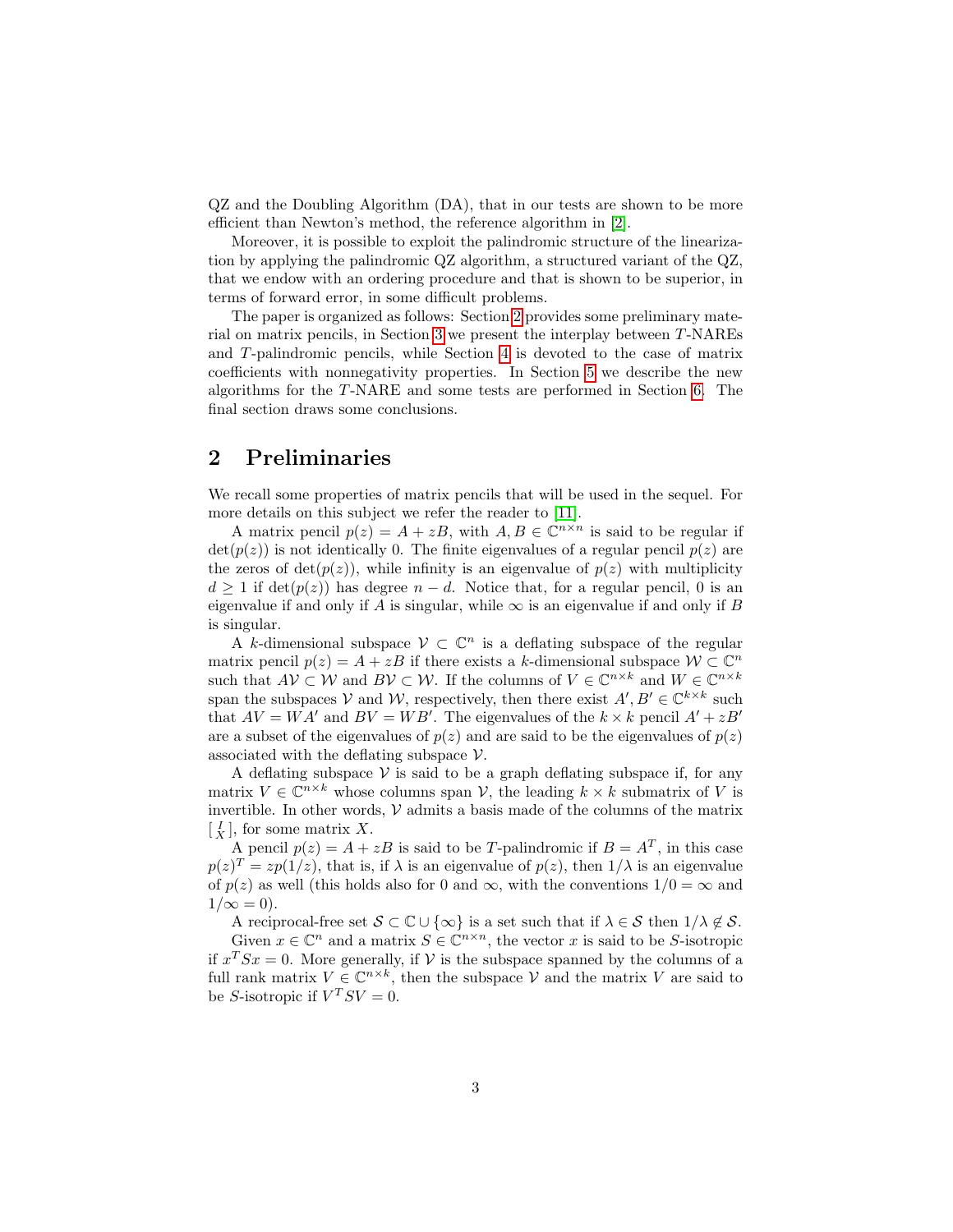# <span id="page-3-1"></span>3 A linearization for nonsymmetric algebraic  $T$ -Riccati equations

In this section we introduce a linearization of the  $T\text{-}NARE$  [\(1\)](#page-0-0), which allows us to show theoretical properties of the solutions and to relate the T-NARE to a suitable discrete-time algebraic Riccati equation.

We associate with the T-NARE [\(1\)](#page-0-0) the  $2n \times 2n$  T-palindromic pencil

<span id="page-3-2"></span>
$$
\varphi(z) = M + zM^T, \quad M = \begin{bmatrix} C & D \\ A & -B \end{bmatrix}.
$$
 (4)

The solutions of the T-NARE [\(1\)](#page-0-0) are related to the deflating subspaces of the pencil  $\varphi(z)$  in [\(4\)](#page-3-2). In particular, the following result provides a necessary and sufficient condition for a matrix  $X$  to be a solution of  $(1)$ , in terms of the properties of the deflating subspaces of  $\varphi(z)$ .

<span id="page-3-0"></span>**Theorem 1.** Assume that the pencil  $\varphi(z)$  in [\(4\)](#page-3-2) is regular. If the matrix X is a solution to [\(1\)](#page-0-0), then

<span id="page-3-6"></span>
$$
\varphi(z)\begin{bmatrix} I \\ X \end{bmatrix} = \begin{bmatrix} -X^T \\ I \end{bmatrix} \alpha(z),\tag{5}
$$

where

<span id="page-3-5"></span>
$$
\alpha(z) := A - BX + z(D^T - B^T X),\tag{6}
$$

*i.e.*, the columns of  $\begin{bmatrix} I \\ X \end{bmatrix}$  span a deflating subspace of the pencil  $\varphi(z)$ , associated with the eigenvalues of the  $n \times n$  pencil  $\alpha(z)$ .

Conversely, if X is an  $n \times n$  matrix such that the columns of the matrix  $\begin{bmatrix} I_X \end{bmatrix}$  span a deflating subspace of  $\varphi(z)$  corresponding to a reciprocal-free set of eigenvalues, then  $X$  is a solution to  $(1)$ .

*Proof.* If X is a solution to  $(1)$ , then we have

<span id="page-3-3"></span>
$$
M\begin{bmatrix} I \\ X \end{bmatrix} = \begin{bmatrix} -X^T \\ I \end{bmatrix} (A - BX). \tag{7}
$$

Moreover,  $X$  solves also the equation obtained by applying the  $T$  operator to all the summands of equation [\(1\)](#page-0-0), i.e.,

$$
X^T D^T + A^T X - X^T B^T X + C^T = 0.
$$

Therefore, one has

<span id="page-3-4"></span>
$$
M^T \begin{bmatrix} I \\ X \end{bmatrix} = \begin{bmatrix} C^T & A^T \\ D^T & -B^T \end{bmatrix} \begin{bmatrix} I \\ X \end{bmatrix} = \begin{bmatrix} -X^T \\ I \end{bmatrix} (D^T - B^T X). \tag{8}
$$

From equations [\(7\)](#page-3-3) and [\(8\)](#page-3-4) we obtain

$$
\varphi(z)\begin{bmatrix} I \\ X \end{bmatrix} = \begin{bmatrix} -X^T \\ I \end{bmatrix} (A - BX + z(D^T - B^T X)),
$$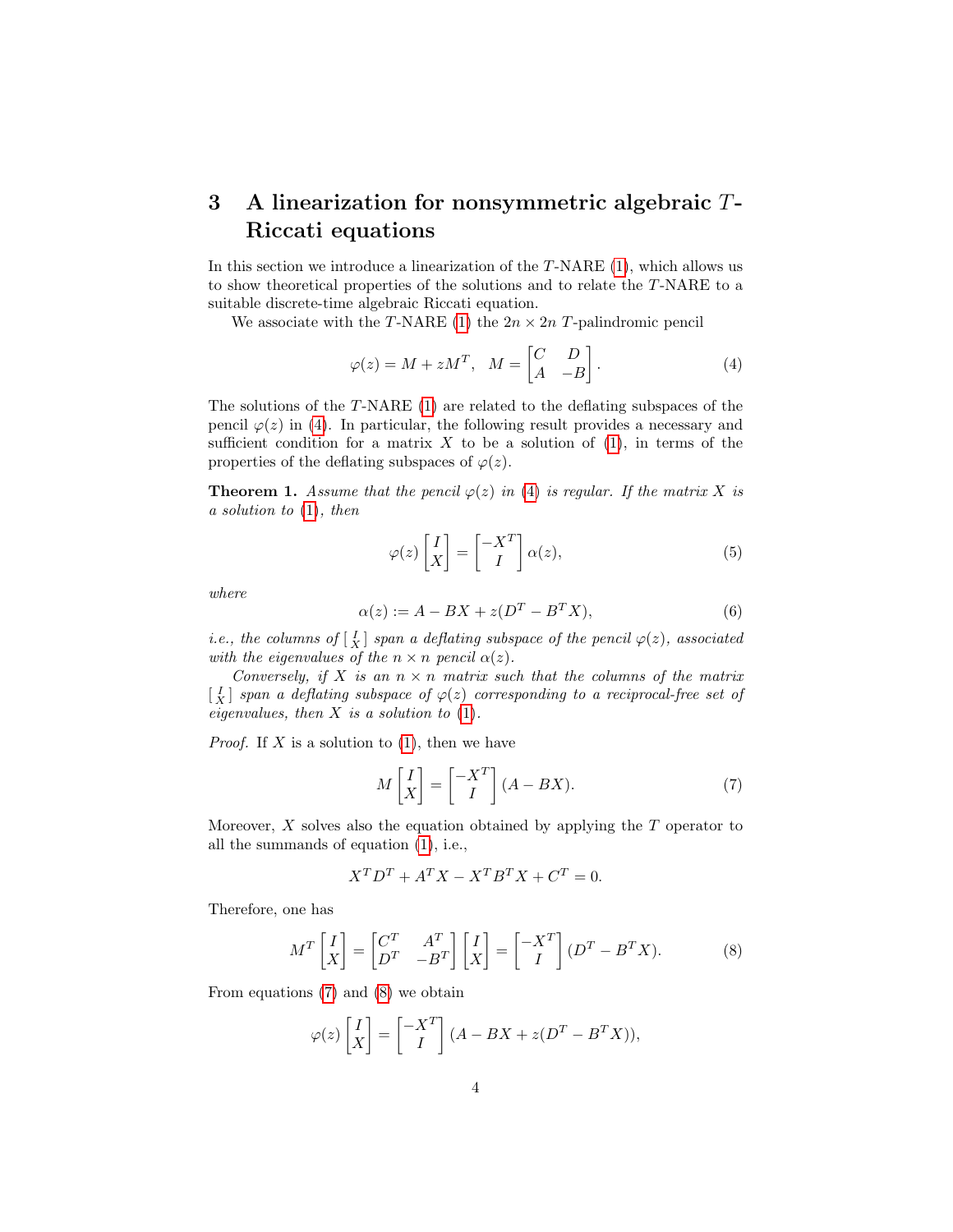i.e., the columns of  $\lfloor \frac{I}{X} \rfloor$  span a deflating subspace of the pencil  $\varphi(z)$ , corresponding to the eigenvalues of the pencil  $\alpha(z)$ .

Conversely, assume that the columns of  $\begin{bmatrix} I \\ X \end{bmatrix}$  span a deflating subspace of  $\varphi(z)$ , such that the corresponding eigenvalues form a reciprocal-free set.

We may easily observe that X is a solution to  $(1)$  if and only if

$$
\begin{bmatrix} I & X^T \end{bmatrix} M \begin{bmatrix} I \\ X \end{bmatrix} = 0,
$$

i.e., the matrix  $\begin{bmatrix} I \\ X \end{bmatrix}$  is M-isotropic. Since  $\varphi(z) = M + zM^T$  is a regular T-palindromic pencil, the matrix  $\begin{bmatrix} I \\ X \end{bmatrix}$  is M-isotropic thanks to [\[17,](#page-22-3) Thm. 3.3], and thus  $X$  solves [\(1\)](#page-0-0).

In the following, when X is a solution to [\(1\)](#page-0-0) such that the columns of  $\begin{bmatrix} I \\ X \end{bmatrix}$ span a deflating subspace of the regular pencil  $\varphi(z)$ , associated with the eigenvalues  $\lambda_1, \ldots, \lambda_n$ , we say that X is associated with the eigenvalues  $\lambda_1, \ldots, \lambda_n$  of  $\varphi(z)$  as well. Notice that, in general, the solution X is a complex matrix. If the complex eigenvalues in the set  $\{\lambda_1, \ldots, \lambda_n\}$  appear in complex conjugate pairs, then the corresponding deflating subspace of  $\varphi(z)$  is spanned by the columns of a real matrix, therefore the solution  $X$  is real.

An interesting consequence of Theorem [1](#page-3-0) is that certain solutions of the T-NARE are solutions of a suitable Discrete-time Algebraic Riccati Equation (DARE).

<span id="page-4-1"></span>**Corollary 2.** If X is a solution to [\(1\)](#page-0-0) such that  $\det(A - BX) \neq 0$ , then X is a solution to

<span id="page-4-0"></span>
$$
C^{T} + A^{T} X = (C + DX)(A - BX)^{-1} (D^{T} - B^{T} X).
$$
\n(9)

Similarly, if X is a solution to [\(1\)](#page-0-0) such that  $\det(D^T - B^T X) \neq 0$  then X is a solution to

$$
C + DX = (C^{T} + A^{T}X)(D^{T} - B^{T}X)^{-1}(A - BX).
$$

*Proof.* Since  $X^T(A - BX) + C + DX = 0$ , if  $A - BX$  is invertible, then  $X^T =$  $-(C+DX)(A-BX)^{-1}$ . By post-multiplying the latter equation by  $D^T - B^T X$ and by using [\(1\)](#page-0-0), one gets [\(9\)](#page-4-0). The case where  $\det(D^T - B^T X) \neq 0$  can be treated analogously.  $\Box$ 

The following result gives sufficient conditions under which the assumptions of Corollary [2](#page-4-1) are satisfied.

**Proposition 3.** Assume that the pencil  $\varphi(z)$  in [\(4\)](#page-3-2) is regular. If X is a solution to [\(1\)](#page-0-0) associated with a reciprocal-free set of eigenvalues of  $\varphi(z)$ , then at least one between the matrices  $A - BX$  and  $D^T - B^T X$  is nonsingular.

If the matrix  $M$  in [\(4\)](#page-3-2) is nonsingular, then any solution  $X$  to [\(1\)](#page-0-0) is such that  $\det(A - BX) \neq 0$  and  $\det(D^T - B^TX) \neq 0$ .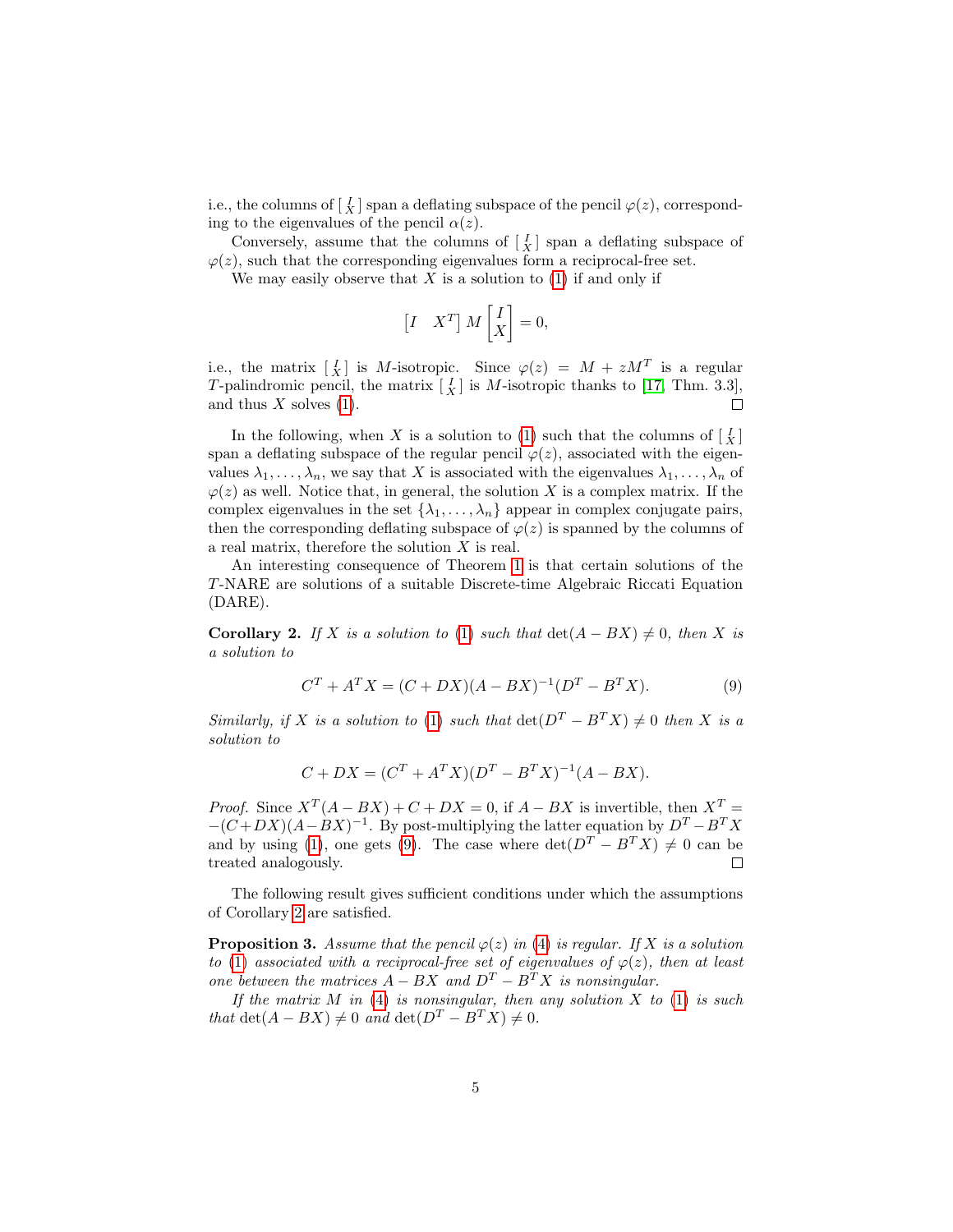*Proof.* From Theorem [1](#page-3-0) the solution X is associated with the eigenvalues of the pencil  $\alpha(z)$  in [\(6\)](#page-3-5). Since the eigenvalues of the pencil  $\alpha(z)$  constitute a reciprocal-free set by hypothesis, then 0 and  $\infty$  cannot be both eigenvalues, therefore one between  $A - BX$  and  $D^T - B^T X$  is nonsingular. Concerning the second part, assume that M is nonsingular, then 0 and  $\infty$  cannot be eigenvalues of  $\varphi(z)$  and thus of  $\alpha(z)$ , this show that both  $A - BX$  and  $D^T - B^T X$  are nonsingular.

Under the assumption that  $\varphi(z)$  has no eigenvalues on the unit circle, the solution X associated with the eigenvalues of  $\varphi(z)$  lying inside (or outside) the unit circle is unique and real, according to the following result.

<span id="page-5-2"></span>**Theorem 4.** Let  $\varphi(z)$  and  $\alpha(z)$  be as in [\(4\)](#page-3-2) and [\(6\)](#page-3-5), respectively. If  $\varphi(z)$  is regular with no eigenvalues on the unit circle and there exists an n-dimensional graph deflating subspace  $\left[\frac{I}{X}\right]$  of  $\varphi(z)$  corresponding to eigenvalues lying inside the open (outside the closed) unit disk, then  $X$  is the unique solution to  $(1)$  such that the eigenvalues of  $\alpha(z)$  are inside the open (outside the closed) unit disk. Moreover, X is a real matrix.

*Proof.* Since  $\varphi(z)$  is a palindromic pencil, its eigenvalues come in pairs  $(\lambda, 1/\lambda)$ , and since det  $\varphi(z) \neq 0$  if  $|z| = 1$ , then  $\varphi(z)$  has n eigenvalues inside the open unit disk and  $n$  eigenvalues outside the closed unit disk. Since the  $n$  eigenvalues inside the open (outside the closed) unit disk are disjoint from the remaining  $n$ , then the deflating subspace corresponding to the n eigenvalues inside the open (outside the closed) unit disk is unique [\[1\]](#page-21-8). The thesis follows from Theorem [1](#page-3-0) and from the property that complex conjugate eigenvalues have the same modulus.  $\Box$ 

By borrowing an idea from the study of nonsymmetric algebraic Riccati equations [\[3\]](#page-21-2), we consider the dual equation

<span id="page-5-0"></span>
$$
Y^T D + A Y - B + Y^T C Y = 0,\t(10)
$$

that is obtained by exchanging the role of  $A$  and  $D$ , and the role of  $B$  and  $C$  in [\(1\)](#page-0-0). By following the same arguments used in Theorem [1](#page-3-0) for equation [\(1\)](#page-0-0), we find that, if  $Y$  is a solution to  $(10)$ , then

<span id="page-5-1"></span>
$$
\varphi(z) \left[ \begin{array}{c} Y \\ I \end{array} \right] = \left[ \begin{array}{c} I \\ -Y^T \end{array} \right] \beta(z), \quad \beta(z) = D + CY + z(A^T + C^T Y). \tag{11}
$$

We say that Y is associated with the eigenvalues of  $\beta(z)$ .

Therefore, if  $X$  and  $Y$  are solutions to  $(1)$  and  $(10)$ , respectively, then

$$
\varphi(z)\left[\begin{array}{cc} I & Y \\ X & I \end{array}\right] = \left[\begin{array}{cc} -X^T & I \\ I & -Y^T \end{array}\right] \left[\begin{array}{cc} \alpha(z) & 0 \\ 0 & \beta(z) \end{array}\right].
$$

Hence, if X and Y are such that  $I-XY$  is invertible (that is equivalent to require that  $\begin{bmatrix} I & Y \\ X & I \end{bmatrix}$  is invertible), then we derive the following result, that provides a block diagonalization of the pencil  $\varphi(z)$ .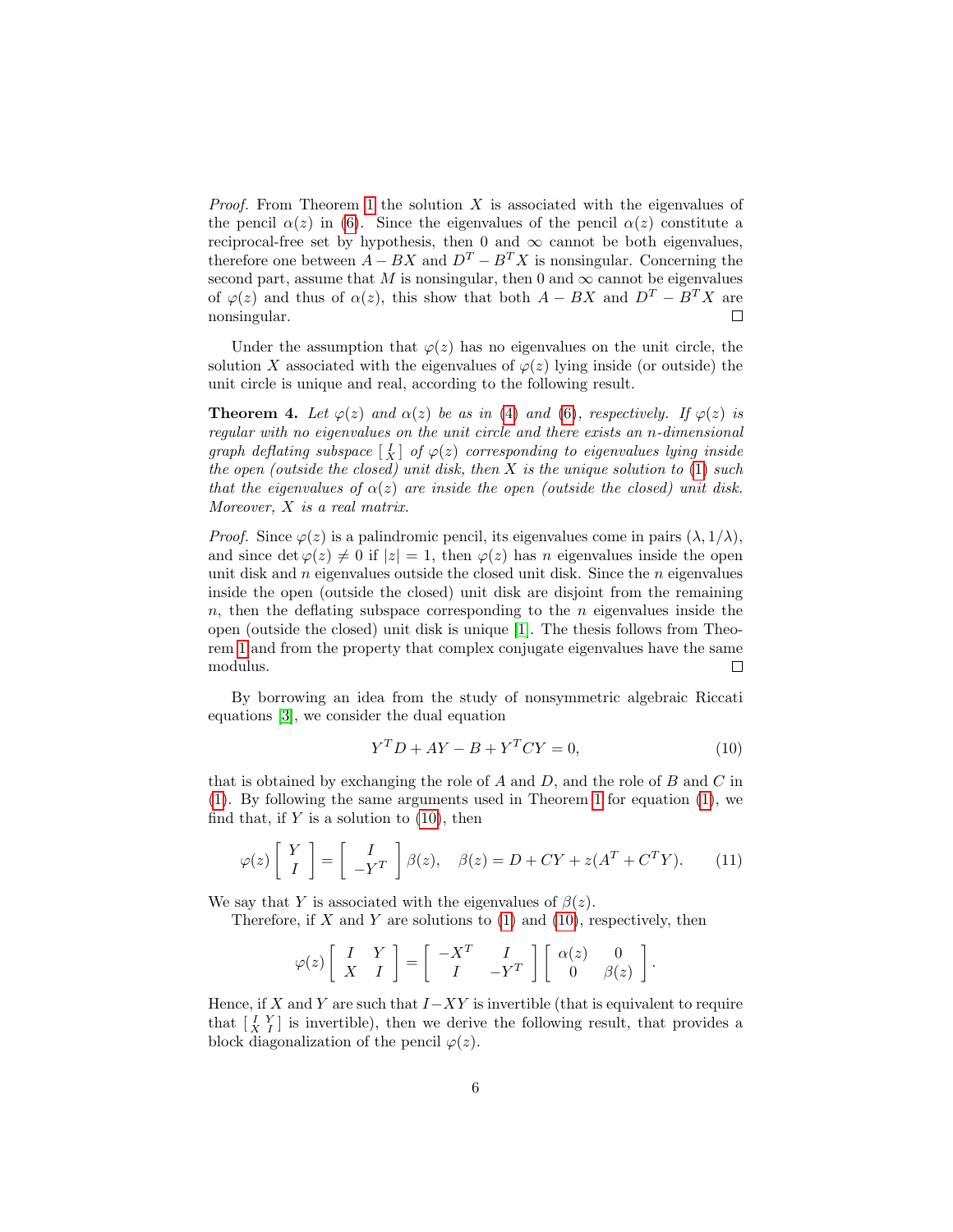**Theorem 5.** Let X and Y be solutions to equations [\(1\)](#page-0-0) and [\(10\)](#page-5-0), respectively, such that  $\det(I - XY) \neq 0$ . Then

$$
\varphi(z) = \begin{bmatrix} -X^T & I \\ I & -Y^T \end{bmatrix} \begin{bmatrix} \alpha(z) & 0 \\ 0 & \beta(z) \end{bmatrix} \begin{bmatrix} I & Y \\ X & I \end{bmatrix}^{-1},
$$

where  $\alpha(z)$  and  $\beta(z)$  are defined in [\(6\)](#page-3-5) and [\(11\)](#page-5-1), respectively.

We conclude with a result that will be useful to show the convergence of doubling algorithms for computing the solution associated with the eigenvalues inside/outside the unit circle.

<span id="page-6-2"></span>**Theorem 6.** Assume that  $\varphi(z)$  is regular, with  $\det \varphi(z) \neq 0$  when  $|z| = 1$ , and that  $\varphi(z)$  has two deflating subspaces spanned by the columns of  $\begin{bmatrix} I \\ X \end{bmatrix}$  and  $\begin{bmatrix} Y \ Y \end{bmatrix}$ , that in turn are associated with the eigenvalues inside and outside the disk, respectively. Then  $X$  and  $Y$  solve  $(1)$  and  $(10)$ , respectively, the matrices  $D<sup>T</sup> - B<sup>T</sup>X$  and  $D - CY$  are invertible, and

<span id="page-6-1"></span>
$$
M\begin{bmatrix} I \\ X \end{bmatrix} = M^T \begin{bmatrix} I \\ X \end{bmatrix} W, \quad M \begin{bmatrix} Y \\ I \end{bmatrix} V = M^T \begin{bmatrix} Y \\ I \end{bmatrix}, \tag{12}
$$

where  $W = (D^T - B^T X)^{-1} (A - BX), V = (D + CY)^{-1} (A^T + C^T Y)$ . Moreover,  $\rho(W) = \rho(V) < 1.$ 

*Proof.* From the second part of Theorem [1,](#page-3-0) it follows that  $X$  is a solution to [\(1\)](#page-0-0). Hence, from the first part of Theorem [1,](#page-3-0) equation [\(5\)](#page-3-6) is verified. Under our assumptions, the eigenvalues of  $\alpha(z)$  lie inside the unit disk. This implies that  $D^T - B^T X$  is invertible since, if it were singular, then  $\alpha(z)$  in [\(6\)](#page-3-5) would have an eigenvalue at  $\infty$ . By equating the terms in z in [\(5\)](#page-3-6), we obtain

$$
\begin{bmatrix} -X^T \\ I \end{bmatrix} = M^T \begin{bmatrix} I \\ X \end{bmatrix} W
$$

where  $W = (D^T - B^T X)^{-1} (A - BX)$ . By plugging this expression in [\(5\)](#page-3-6) and by comparing the constant terms, we obtain

$$
M\begin{bmatrix} I \\ X \end{bmatrix} = M^T \begin{bmatrix} I \\ X \end{bmatrix} W.
$$

Since the eigenvalues of W coincide with the eigenvalues of  $\alpha(z)$ , we have that  $\rho(W) < 1$ . Similarly, by using [\(11\)](#page-5-1), we proceed for the deflating subspace  $\begin{bmatrix} Y \\ I \end{bmatrix}$ . The property  $\rho(V) = \rho(W)$  holds since the eigenvalues of V are the reciprocals of the eigenvalues of  $\beta(z)$  in [\(11\)](#page-5-1), that coincide with the eigenvalues of  $\alpha(z)$ .  $\Box$ 

# <span id="page-6-0"></span>4 A T-NARE with nonnegativity properties

Given a real matrix A, we write  $A \geq 0$   $(A > 0)$  if all the entries of A are nonnegative (positive), and we say that the matrix  $A$  is nonnegative (positive). Moreover, we write  $A \geq B$  if  $A - B \geq 0$ .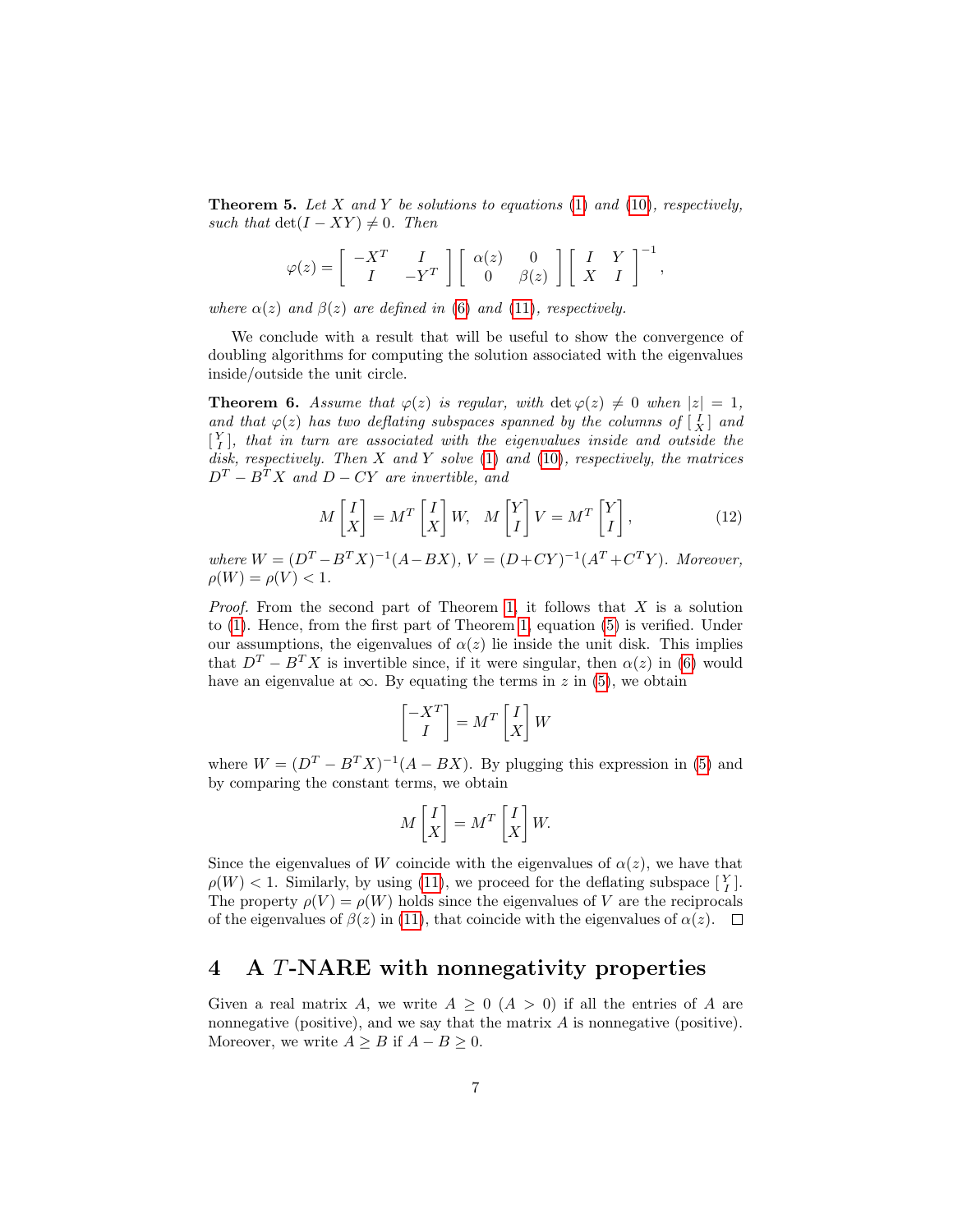An usual assumption for the NARE [\(2\)](#page-1-0) is that the matrix

<span id="page-7-1"></span>
$$
\widehat{M} = \begin{bmatrix} A & -B \\ C & D \end{bmatrix},\tag{13}
$$

is an M-matrix, i.e., a matrix of the form  $\widehat{M} = \sigma I - H$ , where  $H \geq 0$  and  $\rho(H) \leq \sigma$ . Under mild assumptions on  $\widehat{M}$ , it can be proved that there exists a minimal solution of the NARE [\(2\)](#page-1-0). More precisely, if there exists a vector  $v > 0$ such that  $Mv \geq 0$ , then the NARE [\(2\)](#page-1-0) has a minimal nonnegative solution [\[13,](#page-22-4) Thm. 2], where the ordering is meant component-wise. This holds, in particular, when  $\widehat{M}$  is nonsingular or singular irreducible.

Apparently, the case of the T-NARE [\(1\)](#page-0-0) where  $\widehat{M}$  is an M-matrix is much more complicated than the case of a NARE [\(2\)](#page-1-0), and has been treated in [\[2\]](#page-21-0). In particular, in [\[2\]](#page-21-0), the existence of a minimal nonnegative solution is guaranteed under the hypothesis that the matrix

$$
W = I \otimes D + (A^T \otimes I)\Pi
$$

has a nonnegative inverse, where  $\Pi = \sum_{i,j} e_i e_j^T \otimes e_i e_j^T$  ( $e_k$  is the k-th vector of the canonical basis of  $\mathbb{R}^n$ ) and that there exists a matrix  $\widetilde{X}$  such that

<span id="page-7-0"></span>
$$
D\widetilde{X} + \widetilde{X}^T A - \widetilde{X}^T B \widetilde{X} + C \ge 0.
$$
 (14)

We will show that under milder assumptions than those in [\[2\]](#page-21-0), there exists a minimal nonnegative solution  $X_{\min}$ , i.e., such that  $X_{\min} \leq X$  for any other possible nonnegative solution  $X$ .

For this purpose, define the sequence  $\{X_{\ell}\}_{\ell}$  by means of the recursion

$$
DX_{\ell+1} + X_{\ell+1}^T A = X_{\ell}^T BX_{\ell} - C, \quad \ell = 0, 1, ..., \quad X_0 = 0.
$$

Under suitable assumptions on the coefficients of the T-NARE, the sequence  ${X_{\ell}}_\ell$  is well defined and converges to  $X_{\min}$ , as stated in the following proposition.

**Proposition 7.** Assume that  $det(W) \neq 0$ ,  $W^{-1} \geq 0$ ,  $D^{-1} \geq 0$ ,  $B \geq 0$ ,  $C \leq 0$ , and that there exist  $u, v \in \mathbb{R}^n$  positive vectors such that  $Au - Bv \geq 0$  and  $Cu + Dv \geq 0$ . Then there exists a minimal nonnegative solution  $X_{\min}$  to [\(1\)](#page-0-0) and the sequence  $\{X_{\ell}\}_{\ell}$  generated by [\(14\)](#page-7-0) is well defined and converges to  $X_{\min}$ , with  $0 \le X_\ell \le X_{\ell+1}$ , and  $X_\ell u \le v$  for any  $\ell \ge 0$ .

*Proof.* We show by induction on  $\ell$  that  $0 \leq X_{\ell} \leq X_{\ell+1}$  and  $X_{\ell}u \leq v$ . If  $\ell = 0$ , then  $X_0u = 0 \le v$  and  $X_1$  solves the equation  $DX_1 + X_1^T A = -C$ , i.e.,  $vec(X_1) = -W^{-1}vec(C)$ . Since  $W^{-1} \ge 0$  and  $C \le 0$ , then  $0 = X_0 \le X_1$ . Under the assumption  $0 \le X_\ell \le X_{\ell+1}$ ,  $X_\ell u \le v$ , we show that  $0 \le X_{\ell+1} \le X_{\ell+2}$ . Since  $W^{-1} \geq 0$ ,  $B \geq 0$  and  $C \leq 0$ , we have

$$
\text{vec}(X_{\ell+2}) = W^{-1}\text{vec}(X_{\ell+1}^T BX_{\ell+1} - C) \ge W^{-1}\text{vec}(X_{\ell}^T BX_{\ell} - C) = \text{vec}(X_{\ell+1}) \ge 0.
$$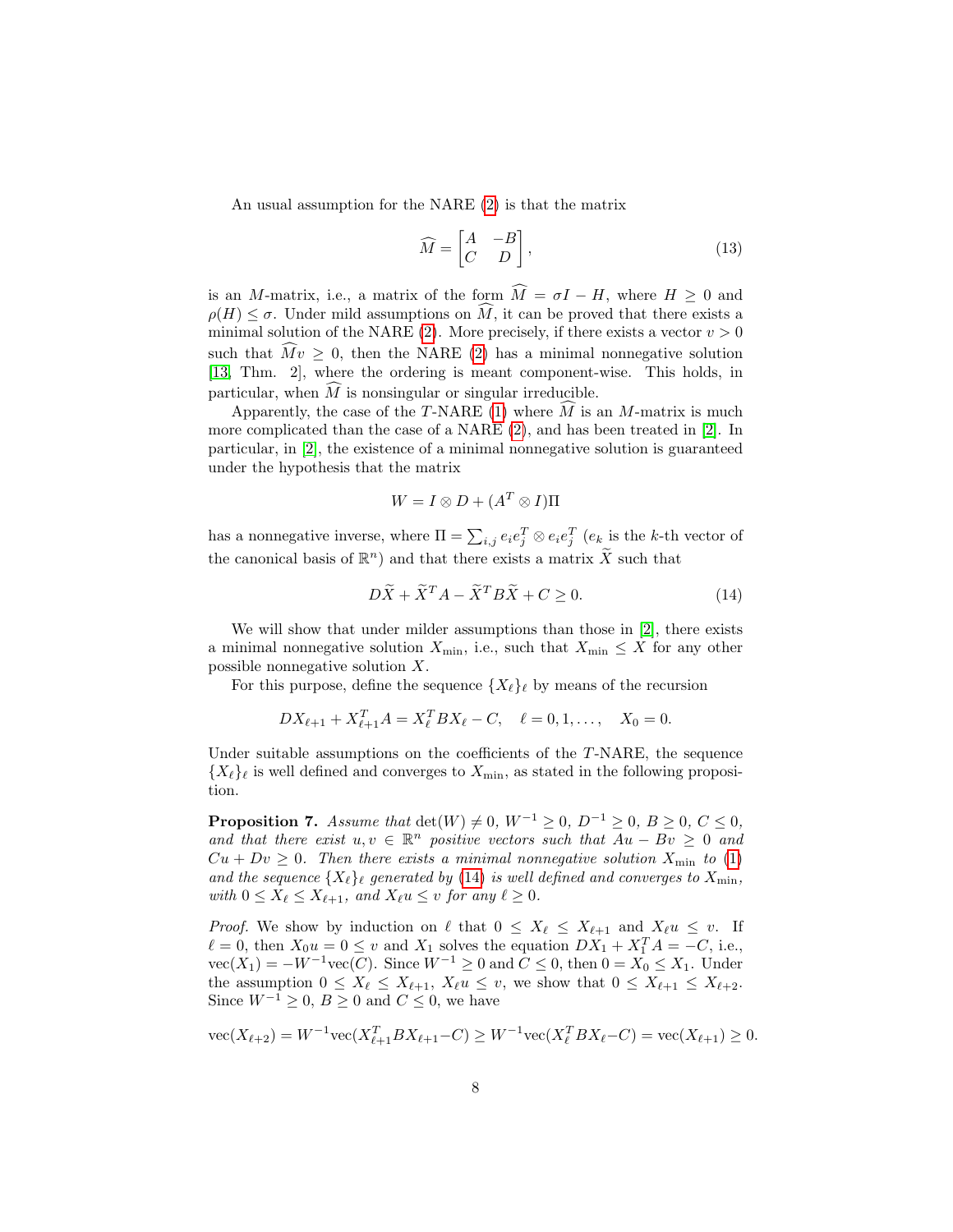Now we show that  $X_{\ell+1}u \leq v$ . The matrix  $X_{\ell+1}$  is such that

$$
X_{\ell+1} = D^{-1}(X_{\ell}^T BX_{\ell} - C - X_{\ell+1}^T A).
$$

Multiplying to the right by  $u$  yields

<span id="page-8-1"></span>
$$
X_{\ell+1}u = D^{-1}(X_{\ell}^T BX_{\ell} - C - X_{\ell+1}^T A)u.
$$
\n(15)

From the inequality  $Au - Bv \ge 0$ , since  $D^{-1} \ge 0$  and  $X_{\ell+1} \ge 0$ , we deduce that  $-D^{-1}X_{\ell+1}^T Au \leq -D^{-1}X_{\ell+1}^T Bv.$  Moreover, from the inequality  $Cu + Dv \geq 0$ , since  $D^{-1}$  ≥ 0, we deduce that  $-D^{-1}Cu \le v$ . Hence, since  $B \ge 0$  and  $X_\ell u \le v$ , from [\(15\)](#page-8-1), we derive

$$
X_{\ell+1}u \le v + D^{-1}(X_{\ell}^T - X_{\ell+1}^T)Bv \le v,
$$

where the latter inequality follows since  $0 \le X_\ell \le X_{\ell+1}$ . Therefore, the sequence  ${X_{\ell}}_\ell$  is monotonic nondecreasing and bounded from above, since  $X_{\ell} \geq 0$  and  $X_{\ell}u \leq v$ , with  $u, v > 0$ . Therefore there exists  $X = \lim_{\ell} X_{\ell}$ . Such a matrix  $X$  solves [\(1\)](#page-0-0) by continuity and is a nonnegative solution. We show that it is the minimal nonnegative solution. Assume that  $Y \geq 0$  is a solution to [\(1\)](#page-0-0). We may easily show by induction on  $\ell$  that  $X_{\ell} \leq Y$  for any  $\ell \geq 0$ . Therefore the inequality holds also in the limit and  $X_{\min} := X$  is the minimal nonnegative solution.  $\Box$ 

In the M-matrix case, it might be useful to consider the pencil

$$
\widehat{\varphi}(z) = \begin{bmatrix} A & -B \\ C & D \end{bmatrix} + z \begin{bmatrix} D^{\top} & -B^{\top} \\ C^{\top} & A^{\top} \end{bmatrix},
$$

that has an interesting structure. Indeed, when  $\widehat{M}$  in [\(13\)](#page-7-1) is an M-matrix, then the two matrices in the pencil are M-matrices as well. For the pencil  $\hat{\varphi}(z)$  we may formulate a result analogue to Theorem [1,](#page-3-0) that relates any solution of the T-NARE with a graph deflating subspace of the pencil  $\hat{\varphi}(z)$ .

# <span id="page-8-0"></span>5 Algorithms based on the linearization

The equivalence of computing a graph deflating subspace of a palindromic pencil and a solution of a T-NARE allows one to devise new algorithms for the solution of the latter. In particular, we consider three algorithms for our problem:

- The QZ algorithm [\[12,](#page-22-5) Chapter 7];
- The DA algorithm [\[3,](#page-21-2) Chapter 5];
- The palindromic QZ algorithm [\[17,](#page-22-3) [16\]](#page-22-6).

The first two are general algorithms that provide certain invariant subspaces of pencils, while the third one is specialized to the structure of the problem.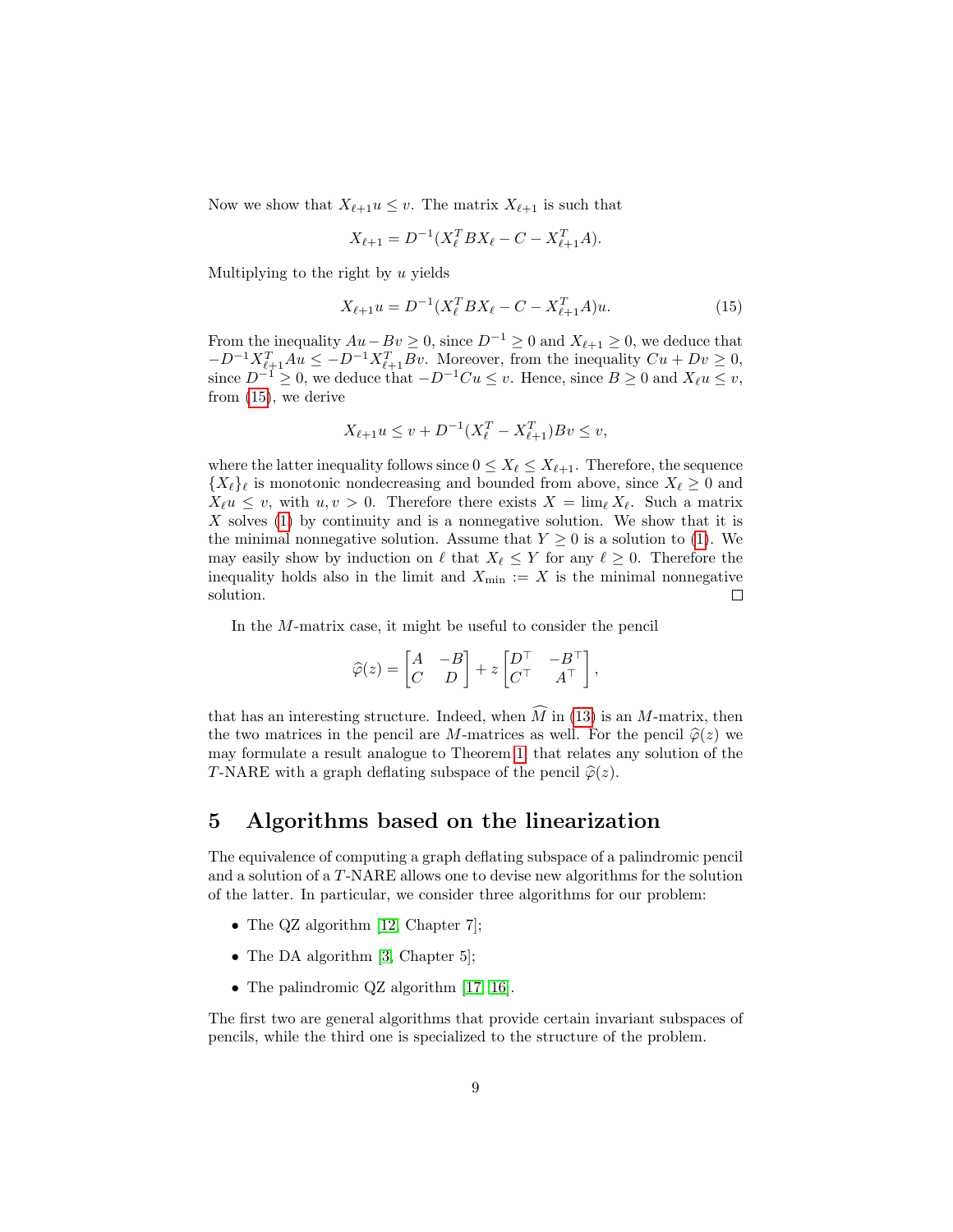#### 5.1 The QZ algorithm

Given  $A', B' \in \mathbb{C}^{n \times n}$ , the QZ algorithm provides two unitary matrices  $Q, Z$ such that  $A'' := Q^*A'Z$  and  $B'' := Q^*B'Z$  are upper triangular, where the superscript "\*" denotes complex conjugate transposition. The pencil  $A' + zB'$ is similar to the pencil  $A'' + zB''$ , so if the former is regular, then its eigenvalues can be read from the diagonal of the latter, as the solutions of the equation  $(A'')_{ii} - z(B'')_{ii} = 0$ , when  $(B'')_{ii} \neq 0$ , or  $\infty$  when  $(B'')_{ii} = 0$ , for  $i = 1, ..., n$ (the case  $(A'')_{ii} = (B'')_{ii} = 0$  cannot hold for a regular pencil).

One can also get deflating subspaces from the matrix Z. Indeed, for  $\ell =$  $1, \ldots, n$ , the first  $\ell$  columns of Z span a right deflating subspace of the pencil  $A' + zB'$ , corresponding to the eigenvalues related to the first  $\ell$  diagonal entries of  $A'' + zB''$  from the top left corner.

There exists a variant of the QZ algorithm for real matrices  $A'$  and  $B'$  such that Q and Z are real orthogonal and  $A'' + zB''$  is an upper quasi-triangular pencil, that is  $A'' + zB''$  is block upper triangular with diagonal blocks of size 1, corresponding to real eigenvalues, or 2, corresponding to pairs of complex conjugate eigenvalues. Also in the real case, the first  $\ell$  columns of Z yield a real deflating subspace corresponding to the first  $\ell$  eigenvalues related to the diagonal blocks of  $A'' + zB''$ , with the only constraint on  $\ell$  that a  $2 \times 2$  diagonal block cannot be split. In particular, if the sizes of the diagonal blocks are  $\nu_1, \ldots, \nu_h$ , then the first  $\sum_{i=1}^j \nu_i$  columns of Z provide a real deflating subspace for  $j = 1, \ldots, h$ .

In our problem,  $\varphi(z) = M + zM^T$  is a real pencil of size  $2n$ . If  $\det \varphi(z) \neq 0$ on the unit circle, one may want a deflating subspace corresponding to the  $n$ eigenvalues inside/outside the unit disk. This can be obtained by relying on the reordered real QZ algorithm that produces two upper quasi-triangular matrices  $M' := Q^T M Z$  and  $M'' := Q^T M^T Z$ , such that the n eigenvalues of the leading  $n \times n$  principal submatrix of  $M' + zM''$  are the ones inside the unit disk. The span of the first  $n$  columns of  $Z$  is the required deflating subspace.

In principle, one can compute a deflating subspace corresponding to any subset of the spectrum, provided this is reciprocal-free, to get a solution to [\(1\)](#page-0-0), in view of Theorem [1.](#page-3-0) The general procedure is summarized in Algorithm [1.](#page-10-0)

More details on the QZ algorithm can be found in [\[12,](#page-22-5) Chapter 7].

#### 5.2 The Doubling Algorithm

Given a pencil  $\varphi(z) = A' + zB'$ , where  $A', B' \in \mathbb{C}^{(m+n)\times(m+n)}$ , with m eigenvalues inside the unit disk and  $n$  outside, under suitable assumptions, the (Structured) Doubling Algorithm (DA) algorithm allows one to find a deflating subspace corresponding to the eigenvalues inside and outside the unit disk.

For a complete description of doubling algorithms, we refer the reader to [\[3,](#page-21-2) Chapter 5] and [\[14\]](#page-22-7).

We restrict our attention to the case of interest, where  $\varphi(z) = M + zM^T$ , with M defined in [\(4\)](#page-3-2), thus  $m = n$ . In particular we are interested in computing the matrices X and Y which define the deflating subspaces in equation  $(12)$ ,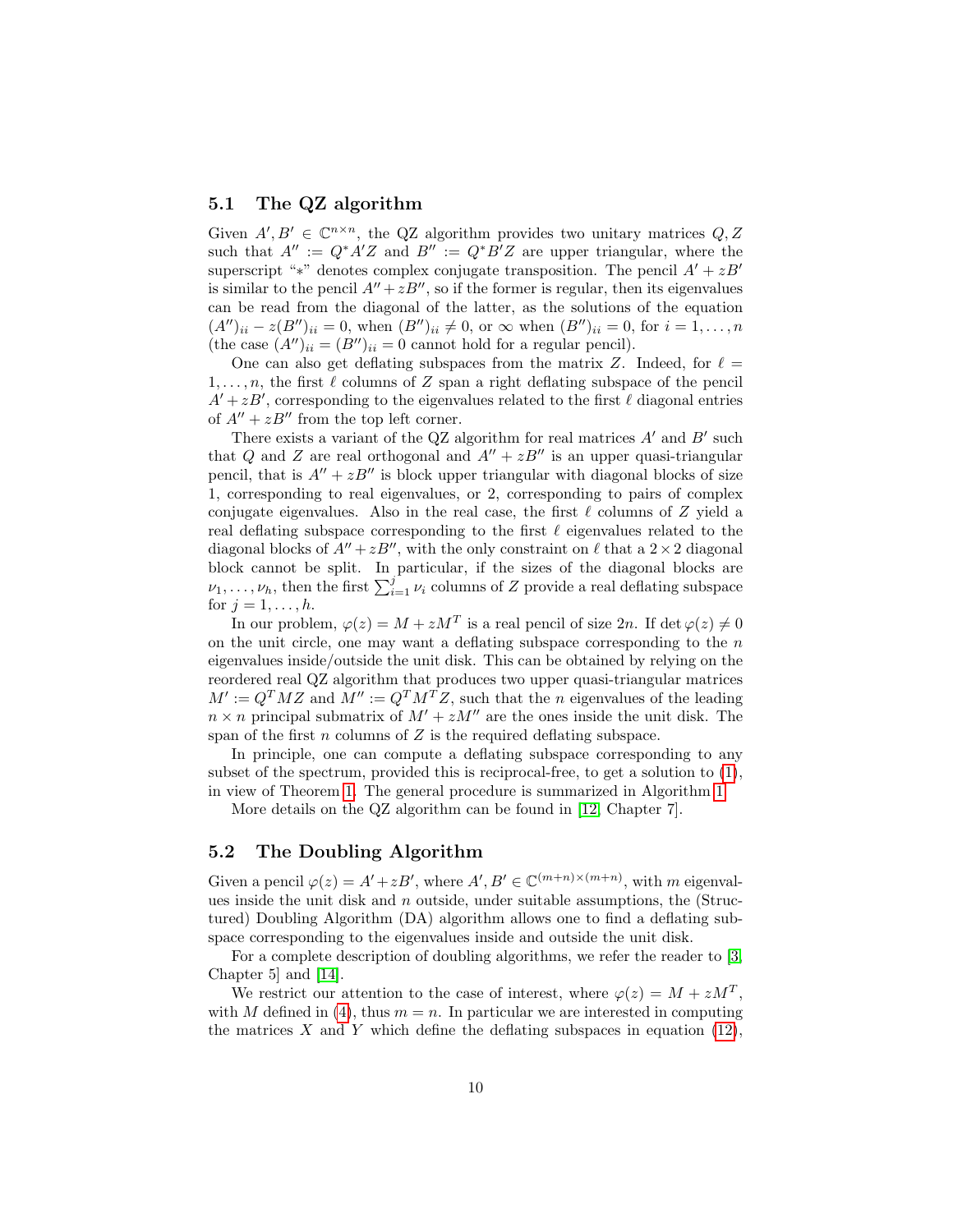#### Algorithm 1: QZ algorithm to solve [\(1\)](#page-0-0).

- **input** :  $M \in \mathbb{R}^{2n \times 2n}$  as in [\(4\)](#page-3-2) such that  $\varphi(z) = M + zM^{T}$  is regular and has an  $n$ -dimensional graph deflating subspace corresponding to a set  $\Lambda$  of n reciprocal free eigenvalues of  $\varphi(z)$ .
- output: An approximation  $X$  to the solution of  $(1)$ , corresponding to the eigenvalues in  $\Lambda$ .
- 1 Compute unitary matrices Q and Z such that  $M' = Q^*MZ$  and  $M'' = Q^*M^TZ$  are upper triangular
- 2 If needed, apply a reordering procedure on the diagonal of  $M' + zM''$ , getting  $\widetilde{Z}$  such that the first n columns of  $\widetilde{Z}$  span the deflating subspace corresponding to the eigenvalues in the set  $\Lambda$ ; otherwise, set  $\widetilde{Z}=Z$  $\Gamma \simeq$

<span id="page-10-0"></span>**3** If 
$$
\widetilde{Z} = \begin{bmatrix} \widetilde{Z}_{11} & \widetilde{Z}_{12} \\ \widetilde{Z}_{21} & \widetilde{Z}_{22} \end{bmatrix}
$$
 is such that  $\widetilde{Z}_{11}$  is nonsigular, set  $X = \widetilde{Z}_{21} \widetilde{Z}_{11}^{-1}$ 

and which in turn solve equations [\(1\)](#page-0-0) and [\(10\)](#page-5-0), respectively.

First, one constructs a new pencil  $N + zK$ , right equivalent to  $\varphi(z)$ , but in the form

<span id="page-10-2"></span>
$$
N = \begin{bmatrix} E_0 & 0 \\ -P_0 & I \end{bmatrix}, \qquad K = \begin{bmatrix} I & -G_0 \\ 0 & F_0 \end{bmatrix}.
$$
 (16)

This is possible if and only if the matrix  $S = \begin{bmatrix} C^T & D \\ D^T & -B \end{bmatrix}$  is invertible. Moreover, the matrices  $E_0$ ,  $F_0$ ,  $G_0$ ,  $P_0$  can be recovered by comparing the block entries in equation [\[18\]](#page-22-8)

<span id="page-10-3"></span>
$$
N + zK = S^{-1}(M + zM^{T}).
$$
\n(17)

Then, the doubling algorithm consists in generating the sequences

<span id="page-10-1"></span>
$$
E_{\ell+1} = E_{\ell}(I - G_{\ell}P_{\ell})^{-1}E_{\ell}, \quad P_{\ell+1} = P_{\ell} + F_{\ell}(I - P_{\ell}G_{\ell})^{-1}P_{\ell}E_{\ell},
$$
  
\n
$$
F_{\ell+1} = F_{\ell}(I - P_{\ell}G_{\ell})^{-1}F_{\ell}, \quad G_{\ell+1} = G_{\ell} + E_{\ell}(I - G_{\ell}P_{\ell})^{-1}G_{\ell}F_{\ell},
$$
\n(18)

for  $\ell \geq 0$ , which are well defined if, at each step,  $I - G_{\ell}P_{\ell}$  and  $I - P_{\ell}G_{\ell}$  are invertible. The (at least) quadratic convergence of the sequences generated by the doubling algorithm is stated in the following results.

**Theorem 8.** Let  $M$  be as in [\(4\)](#page-3-2) such that the assumptions of Theorem [6](#page-6-2) are satisfied. If the sequences  ${E_{\ell}}_{{\ell}}$ ,  ${F_{\ell}}_{{\ell}}$ ,  ${G_{\ell}}_{{\ell}}$ ,  ${P_{\ell}}}_{{\ell}}$  generated by the doubling iteration [\(18\)](#page-10-1), with  $E_0$ ,  $F_0$ ,  $G_0$ ,  $P_0$  as in [\(16\)](#page-10-2) and [\(17\)](#page-10-3), are well defined, then for any matrix norm,

$$
\limsup_{\ell \to \infty} \sqrt[2^{\ell}]{\|P_{\ell} - X\|} \leq \tau^{2}, \qquad \limsup_{\ell \to \infty} \sqrt[2^{\ell}]{\|H_{\ell} - Y\|} \leq \tau^{2},
$$

$$
\limsup_{\ell \to \infty} \sqrt[2^{\ell}]{\|E_{\ell}\|} \leq \tau, \qquad \limsup_{\ell \to \infty} \sqrt[2^{\ell}]{\|F_{\ell}\|} \leq \tau,
$$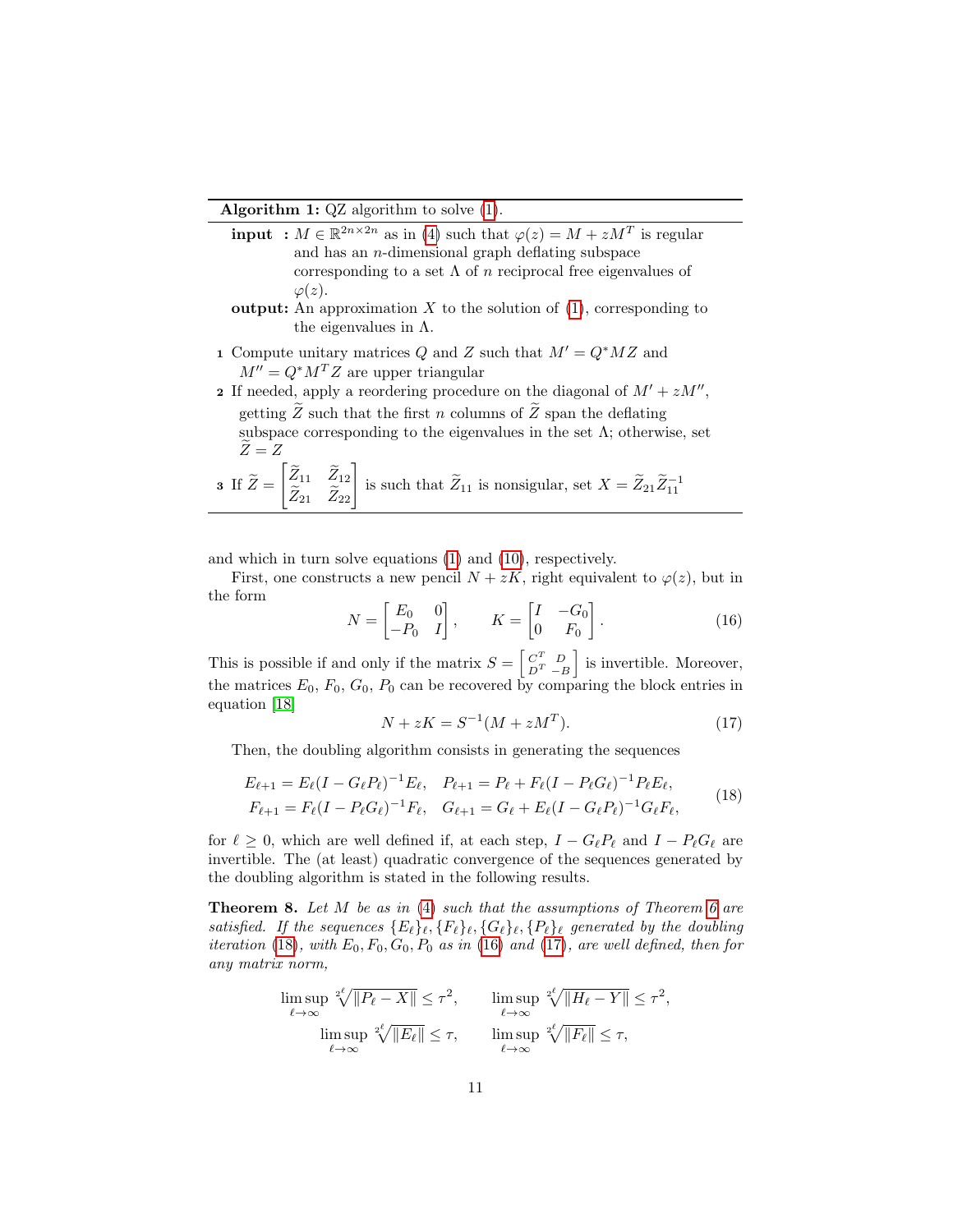#### Algorithm 2: Doubling Algorithm to solve [\(1\)](#page-0-0).

**input** :  $M \in \mathbb{R}^{2n \times 2n}$  as in [\(4\)](#page-3-2) such that  $\varphi(z) = M + zM^{T}$  is regular and has an n-dimensional graph deflating subspace corresponding to  $n$  eigenvalues inside the open unit disk;  $\ell_{\text{max}} > 0$  maximum number of iteration allowed;  $\varepsilon > 0$  tolerance. **output:** an approximation X to the solution of  $(1)$  corresponding to the eigenvalues inside the open unit disk. 1 Compute  $N = \begin{bmatrix} E_0 & 0 \\ D & I \end{bmatrix}$  $-P_0$  I  $\begin{bmatrix} \end{bmatrix} = S^{-1}M$ , and  $K = \begin{bmatrix} I & -G_0 \\ 0 & F \end{bmatrix}$  $0$   $F_0$  $\Big] = S^{-1}M^T$ where  $S = \begin{bmatrix} C^T & D \\ D^T & I \end{bmatrix}$  $D^T$  – B 1 2 for  $\ell = 0, \ldots, \ell_{\max}$ do  $\begin{array}{ll} \mathbf{3} & \quad \mathbf{while} \ \min\{\|E_\ell\|_\infty, \|F_\ell\|_\infty\} > \varepsilon \ \mathbf{do} \end{array}$ 4  $E_{\ell+1} = E_{\ell} (I - G_{\ell} P_{\ell})^{-1} E_{\ell}, \qquad P_{\ell+1} = P_{\ell} + F_{\ell} (I - P_{\ell} G_{\ell})^{-1} P_{\ell} E_{\ell},$  $F_{\ell+1} = F_{\ell}(I - P_{\ell}G_{\ell})^{-1}F_{\ell}, \qquad G_{\ell+1} = G_{\ell} + E_{\ell}(I - G_{\ell}P_{\ell})^{-1}G_{\ell}F_{\ell},$ 

<span id="page-11-0"></span>
$$
5 \ \text{Set} \ X = P_{\ell}
$$

where X and Y are the solutions to [\(1\)](#page-0-0) and [\(10\)](#page-5-0) corresponding to the eigenvalues of  $\varphi(z)$  inside and outside the unit circle, respectively, and  $\tau = \rho((D^T B^T X$ )<sup>-1</sup>(A – BX)) =  $\rho((D+CY)^{-1}(A^T+C^T Y))$  < 1.

Proof. Theorem [6](#page-6-2) implies that [\(12\)](#page-6-1) holds, therefore the proof follows from the application of Theorem 5.3 of [\[3\]](#page-21-2).  $\Box$ 

The quadratic convergence of the sequence  ${P_{\ell}}_t$  to the solution X can be proved also with the assumption that  ${F_\ell}_\ell$  is bounded and if the pencil  $\varphi(z)$ satisfies the hypotheses of Theorem [4](#page-5-2) (see [\[3,](#page-21-2) Thm. 5.3]).

We wish to point out that the application of the Doubling Algorithm here is different from the case of the NARE [\(2\)](#page-1-0), where one looks for a graph invariant subspace of the matrix  $H$  in [\(3\)](#page-1-1) corresponding to eigenvalues on the left/right half plane. Indeed, for solving a NARE with the doubling algorithm, a preprocessing step is needed to get a pencil whose graph invariant subspace of interest has eigenvalues inside the unit disk. This preprocessing consists in applying rational transformations to the pencil  $H - zI$ , like the (generalized) Cayley transform. The different rational transformations lead to the variants of the DA algorithm, namely SDA, SDA with shrink-and-shift, ADDA [\[14\]](#page-22-7), that have been treated differently in the literature. In our case, for the T-NARE, the eigenvalues are naturally split with respect to the unit circle, so that we can directly apply the Doubling Algorithm starting from the form [\(16\)](#page-10-2).

The Doubling Algorithm for [\(1\)](#page-0-0) is reported in Algorithm [2.](#page-11-0)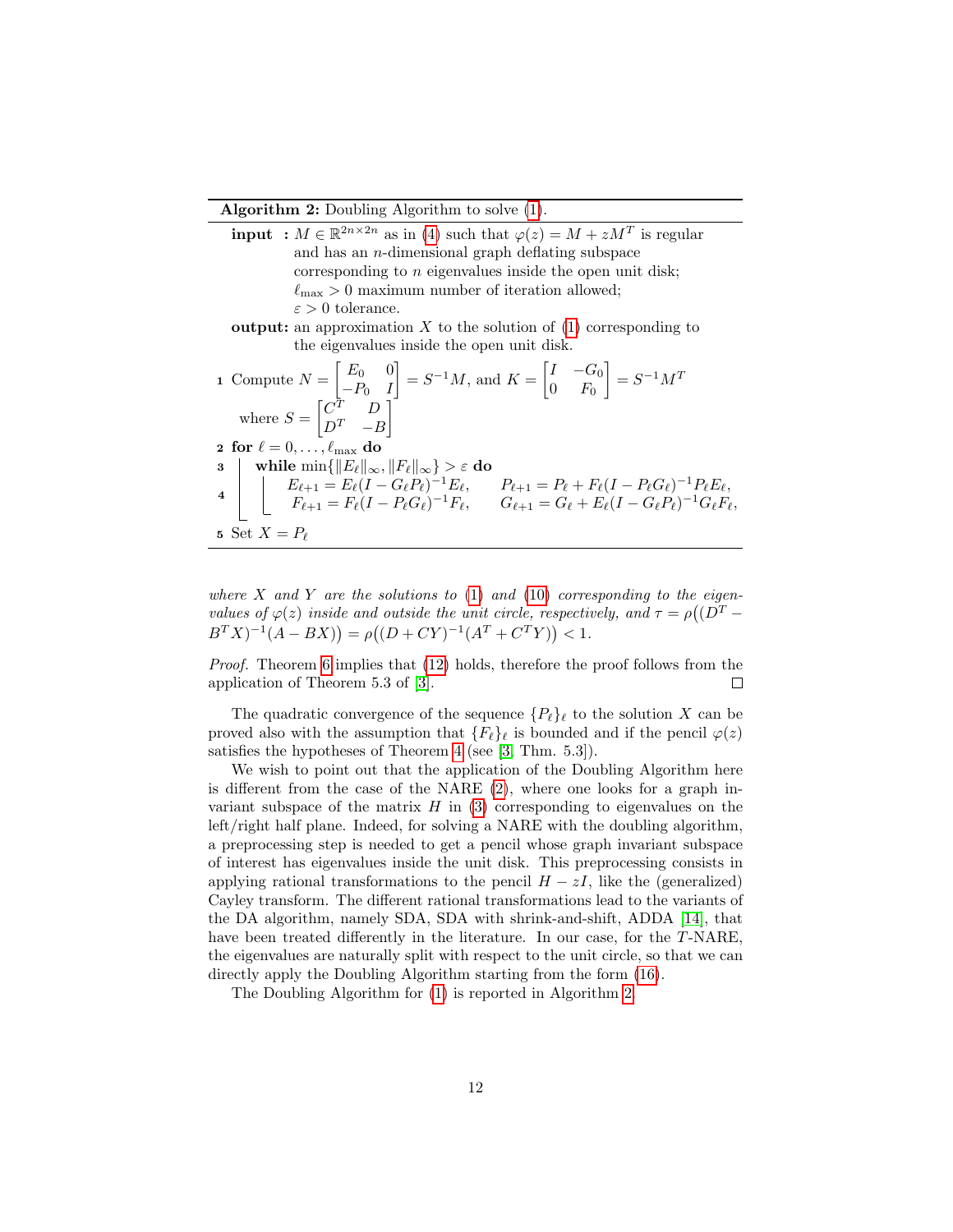#### <span id="page-12-5"></span>5.3 The ordered palindromic QZ algorithm

The algorithms described in the previous sections do not exploit the palindromic structure of the pencil  $\varphi(z) = M + zM^{T}$ .

A structured version of the QZ algorithm for palindromic pencils, namely the Palindromic QZ (PQZ) algorithm, has been developed and studied in [\[17\]](#page-22-3), [\[19\]](#page-22-9), [\[16\]](#page-22-6). The idea is to reduce  $\varphi(z)$  to a similar pencil  $R + zR^T$ , where R is anti-triangular.

We adapt the PQZ algorithm to our problem, endowing it with an ordering procedure on the anti-triangular entries of the matrix  $R$  that allows us to deduce the desired deflating subspace.

The first step of the PQZ is the computation of the anti-triangular Schur form of M, which exists in view of the following result.

<span id="page-12-0"></span>**Theorem 9** ([\[17,](#page-22-3) Theorems 2.3–2.5]). Let  $M \in \mathbb{C}^{2n \times 2n}$ . Then there exists a unitary matrix  $U \in \mathbb{C}^{2n \times 2n}$  such that

<span id="page-12-2"></span>
$$
R = U^{T} M U = \begin{bmatrix} 0 & \cdots & 0 & r_{1,2n} \\ \vdots & \ddots & \ddots & \vdots \\ 0 & \cdots & & \vdots \\ r_{2n,1} & \cdots & \cdots & r_{2n,2n} \end{bmatrix},
$$
(19)

is in anti-triangular form.

Moreover, let the pencil  $\varphi(z) = M + zM^T$  be regular and suppose that the matrix  $R = U<sup>T</sup>MU$  is anti-triangular. Then, the spectrum of  $\varphi(z)$  is given by

<span id="page-12-1"></span>
$$
\{\lambda_j : r_{j,2n-j+1} \cdot \lambda_j = -r_{2n-j+1,j}, \quad j = 1,\dots, 2n\} \subset \mathbb{C} \cup \{\infty\},\tag{20}
$$

where the list  $(\lambda_1, \ldots, \lambda_{2n})$  is reciprocally ordered, namely  $\lambda_j = 1/\lambda_{2n-j+1}$  for all  $j = 1, \ldots, 2n$ .

<span id="page-12-4"></span>**Corollary 10.** With the assumptions in Theorem [9,](#page-12-0) if  $\varphi(z)$  has only zero or two eigenvalues of modulus 1, then the subset

$$
\{\lambda_1,\ldots,\lambda_n\}
$$

of the spectrum [\(20\)](#page-12-1) of  $\varphi(z)$  is reciprocal-free.

Proof. The result directly comes from the fact that the spectrum [\(20\)](#page-12-1) is reciprocally ordered. Moreover, if  $\lambda$  is an eigenvalue of  $\varphi(z)$  with modulus 1 and multiplicity 2, then it appears only once in the first half of the spectrum, namely  $\{\lambda_1, \ldots, \lambda_n\}.$  $\Box$ 

In the next theorem we show how to construct the solution  $X$  to [\(1\)](#page-0-0) by exploiting the anti-triangular Schur form  $(19)$  of  $M$ . To this end, we consider the following  $2 \times 2$  block partition of the unitary matrix U,

<span id="page-12-3"></span>
$$
U = \begin{bmatrix} U_{11} & U_{12} \\ U_{21} & U_{22} \end{bmatrix}, \quad U_{ij} \in \mathbb{C}^{n \times n}, \ i, j = 1, 2. \tag{21}
$$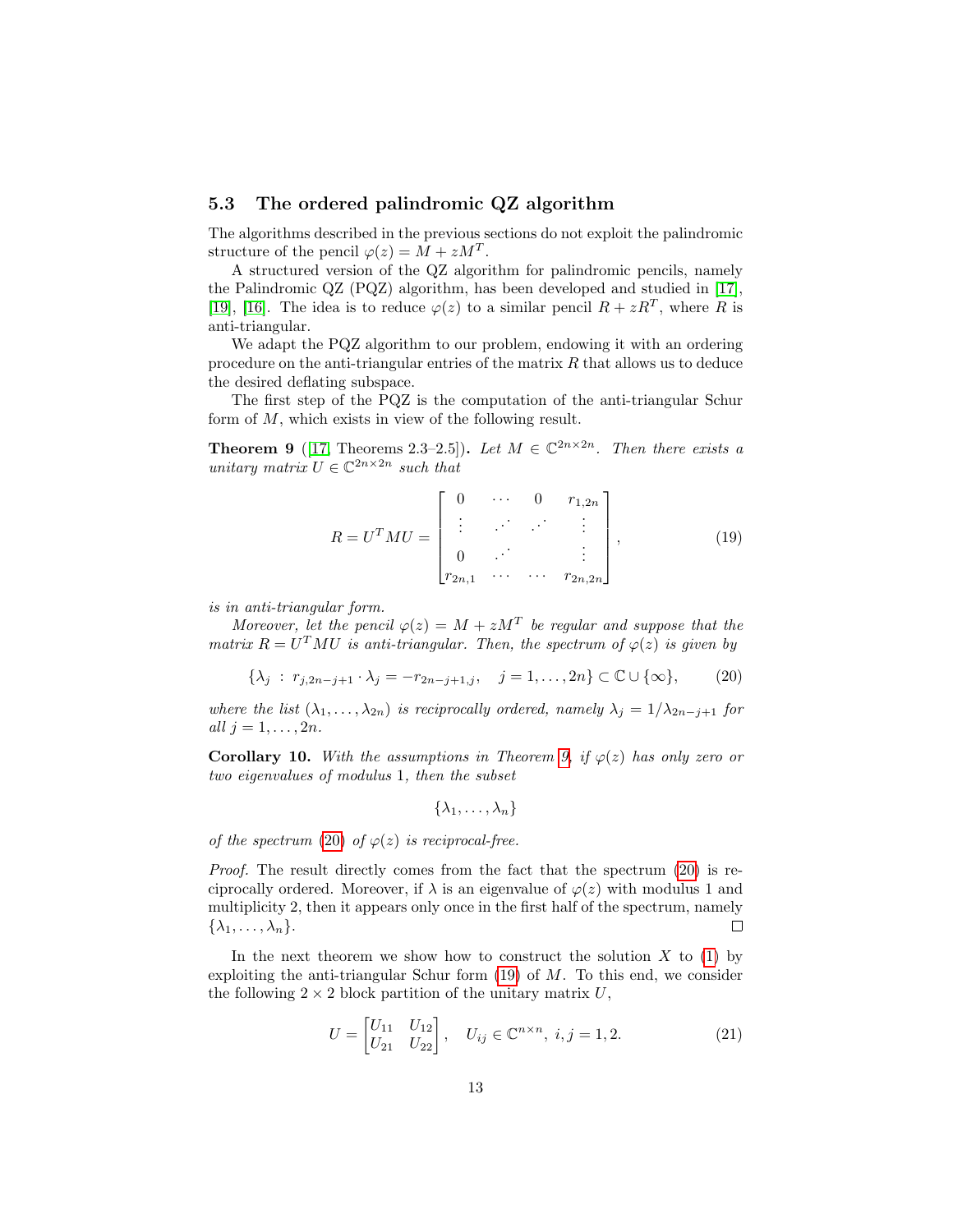**Theorem 11.** Let  $\varphi(z) = M + zM^T$  with M as in [\(4\)](#page-3-2). Assume that  $\varphi(z)$  is regular, with exactly zero or two eigenvalues of modulus 1. Let U be a unitary matrix such that  $R = U^T M U$  is anti-triangular and its  $(1, 1)$ -block  $U_{11}$  with the notation in [\(21\)](#page-12-3) is nonsingular. Then the matrix  $X = U_{21}U_{11}^{-1}$  is a solution to  $(1)$ .

*Proof.* By construction, the columns of the matrix  $\begin{bmatrix} U_{11} \\ U_{21} \end{bmatrix}$  span the deflating subspace of  $\varphi(z)$  corresponding to the first n eigenvalues  $\{\lambda_1, \ldots, \lambda_n\}$ . Similarly, the columns of  $\lceil$ 

$$
\begin{bmatrix} U_{11} \\ U_{21} \end{bmatrix} U_{11}^{-1} = \begin{bmatrix} I \\ U_{21} U_{11}^{-1} \end{bmatrix},
$$

span the same subspace.

Since  $\{\lambda_1, \ldots, \lambda_n\}$  is a reciprocal-free set of eigenvalues as shown in Corol-lary [10,](#page-12-4) the matrix  $X = U_{21}U_{11}^{-1}$  is a solution to [\(1\)](#page-0-0) thanks to Theorem [1.](#page-3-0)  $\Box$ 

The PQZ scheme is thus very similar to its unstructured counterpart. However, from a computational point of view, the design of structure-preserving algorithms for the anti-triangular Schur form  $(19)$  of M is a rather challenging task.

Different schemes have been illustrated in the literature and in all the numerical examples we present in this paper we employ [\[17,](#page-22-3) Algorithm 3.5] equipped with the palindromic QR procedure [\[19\]](#page-22-9).

We must mention that the solution constructed from the first  $n$  columns of the matrix U obtained from the PQZ algorithm is associated with a reciprocalfree set  $\{\lambda_1, \ldots, \lambda_n\}$  of eigenvalues of the pencil  $\varphi(z)$ , determined by the lower *n* antidiagonal entries of  $R + zR^{T}$ . Nevertheless, one might be interested in a solution associated with a different set of reciprocal-free eigenvalues of  $\varphi(z)$ , for instance the set of eigenvalues lying inside or outside the unit disk, if  $\det(\varphi(z)) \neq$ 0 on the unit circle. A remedy is to postprocess the pencil  $R+zR^{T}$  by applying a reordering procedure that puts the desired eigenvalues on the lower part of the antidiagonal, so that the first columns of the modified matrix  $U$  yield the desired solution. Taking inspiration from [\[16,](#page-22-6) Section 4.1] we now illustrate the procedure that guarantees the computation of the solution  $X$  to  $(1)$  associated with the *n* eigenvalues which lie inside the unit disk when the latter set exists. In principle, the same procedure can be applied to get a solution associated with any given reciprocal-free set of eigenvalues of  $\varphi(z)$ .

Given the 2n eigenvalues  $\{\lambda_1, \ldots, \lambda_{2n}\}$  ordered as in [\(20\)](#page-12-1), we start by defining

 $k_1 = \max\{i \mid i = 1, \ldots, 2n, \ |\lambda_i| < 1\} - n.$ 

Clearly,  $0 \leq k_1 \leq n$ . If  $k_1 = 0$ , we do not need to reorder any column of U and  $X = U_{21}U_{11}^{-1}$  is the sought solution.

If  $k_1 > 0$ , we consider the following  $2k_1 \times 2k_1$  submatrix  $R^{(1)}$  of R

$$
R^{(1)} = [e_{n-k_1+1}, \ldots, e_{k_1+n}]^T R [e_{2-k_1+1}, \ldots, e_{k_1+n}],
$$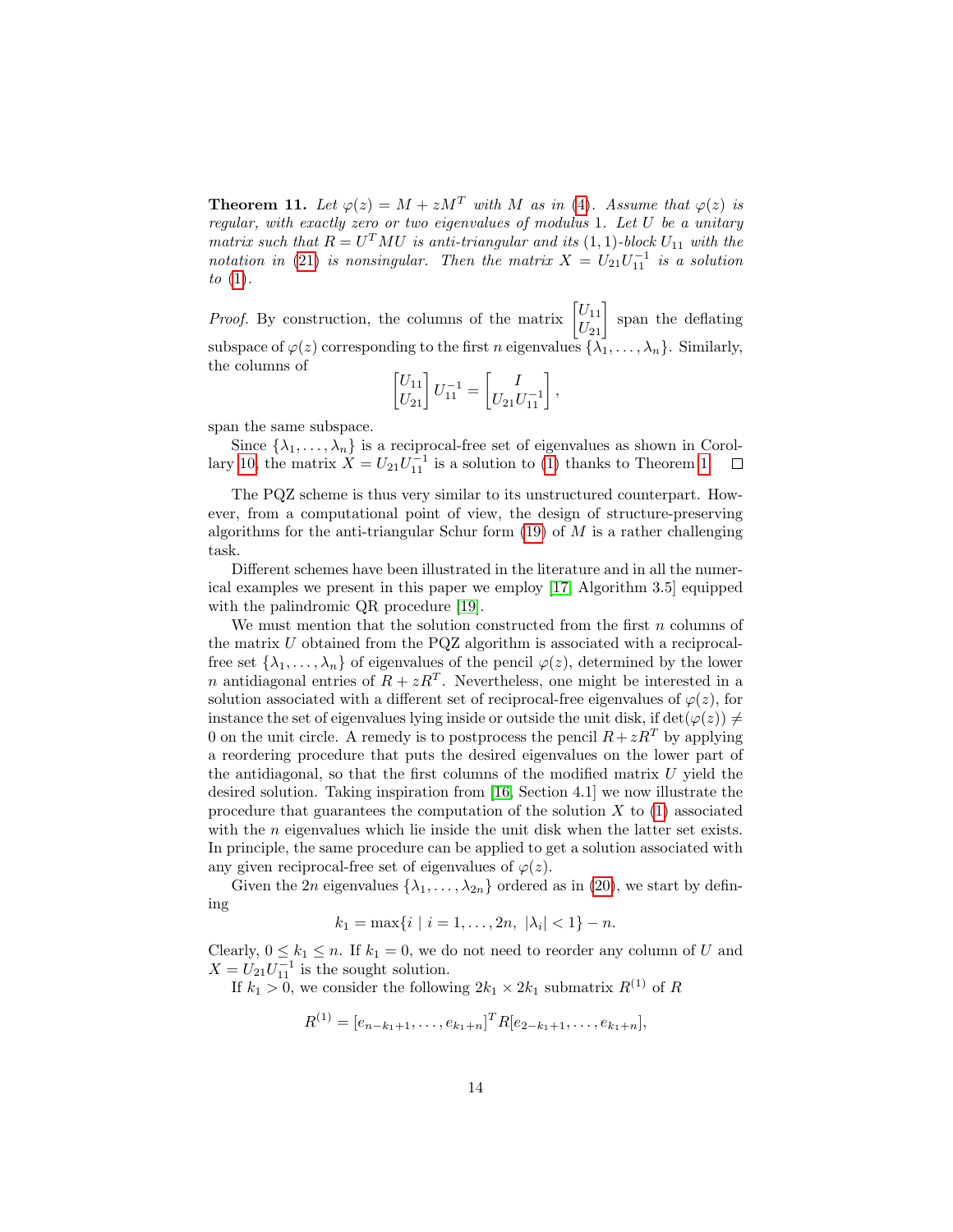partitioned as follows

$$
R^{(1)} = \begin{bmatrix} 0 & 0 & R_{13}^{(1)} \\ 0 & R_{22}^{(1)} & R_{23}^{(1)} \\ R_{31}^{(1)} & R_{32}^{(1)} & R_{33}^{(1)} \end{bmatrix},
$$

where  $R_{13}^{(1)}$ ,  $R_{31}^{(1)}$ , and  $R_{33}^{(1)}$  are scalars,  $R_{22} \in \mathbb{R}^{2(k_1-1)\times 2(k_1-1)}$  is anti-triangular, and  $R_{23}^{(1)} \in \mathbb{R}^{2(k_1-1)\times 1}$  while  $R_{32}^{(1)} \in \mathbb{R}^{1 \times 2(k_1-1)}$ .

We need to compute a T-congruence transformation such that

$$
\begin{bmatrix} W & Z^T & 1 \ Y^T & I_{k_1-2} & 0 \ 1 & 0 & 0 \end{bmatrix} \begin{bmatrix} 0 & 0 & R_{13}^{(1)} \ 0 & R_{22}^{(1)} & R_{23}^{(1)} \ R_{31}^{(1)} & R_{32}^{(1)} & R_{33}^{(1)} \end{bmatrix} \begin{bmatrix} W & Y & 1 \ Z & I_{k_1-2} & 0 \ 1 & 0 & 0 \end{bmatrix} = \begin{bmatrix} 0 & 0 & R_{31}^{(1)} \ 0 & R_{22}^{(1)} & 0 \ R_{13}^{(1)} & 0 & 0 \end{bmatrix},
$$

where W is a scalar,  $Z \in \mathbb{R}^{2(k_1-1)\times 1}$ , and  $Y \in \mathbb{R}^{1\times 2(k_1-1)}$ .

A direct computation shows that the vectors  $Y$  and  $Z$  can be computed by solving the following system of  $T-Sylvester$  equations

<span id="page-14-0"></span>
$$
\begin{cases}\nR_{31}^{(1)}Y + Z^T R_{22}^{(1)} &= -R_{32}^{(1)}, \\
R_{13}^{(1)}Y + Z^T (R_{22}^{(1)})^T &= -(R_{23}^{(1)})^T.\n\end{cases}
$$
\n(22)

The numerical solution of [\(22\)](#page-14-0) can be carried out by, e.g., [\[9,](#page-21-7) Algorithm 2]. In our numerical experiments, since the matrix variable are just vectors, we solve the linear system of equations arising by Kronecker transformations, namely

$$
\begin{bmatrix} R_{31}^{(1)} \cdot I_{2(k_1-1)} & (R_{22}^{(1)})^T \\ R_{13}^{(1)} \cdot I_{2(k_1-1)} & R_{22}^{(1)} \end{bmatrix} \begin{bmatrix} \text{vec}(Y) \\ \text{vec}(Z^T) \end{bmatrix} = - \begin{bmatrix} \text{vec}(R_{32}^{(1)}) \\ \text{vec}((R_{23}^{(1)})^T) \end{bmatrix}.
$$

Once  $Y$  and  $Z$  are computed, we define

$$
W = -(R_{33}^{(1)} + R_{32}^{(1)}Z + Z^T R_{23}^{(1)} + Z^T R_{22}^{(1)}Z) / (R_{31}^{(1)} + R_{13}^{(1)}),
$$

and perform a QR factorization

$$
\begin{bmatrix} W & Y & 1 \ Z & I_{2(k_1-1)} & 0 \ 1 & 0 & 0 \end{bmatrix} = P^{(1)}G.
$$

Then the first n columns of the matrix

$$
U^{(1)} = \begin{bmatrix} U_{11}^{(1)} & U_{12}^{(1)} \\ U_{21}^{(1)} & U_{22}^{(1)} \end{bmatrix} = U \begin{bmatrix} I_{n-k_1} & 0 & 0 \\ 0 & P^{(1)} & 0 \\ 0 & 0 & I_{n-k_1} \end{bmatrix},
$$

span a deflating subspace related to the set of eigenvalues  $\{\lambda_i, i = 1, \ldots, n, i \neq j\}$  $n - k_1 + 1$ }  $\cup \{\lambda_{k_1+n}\}.$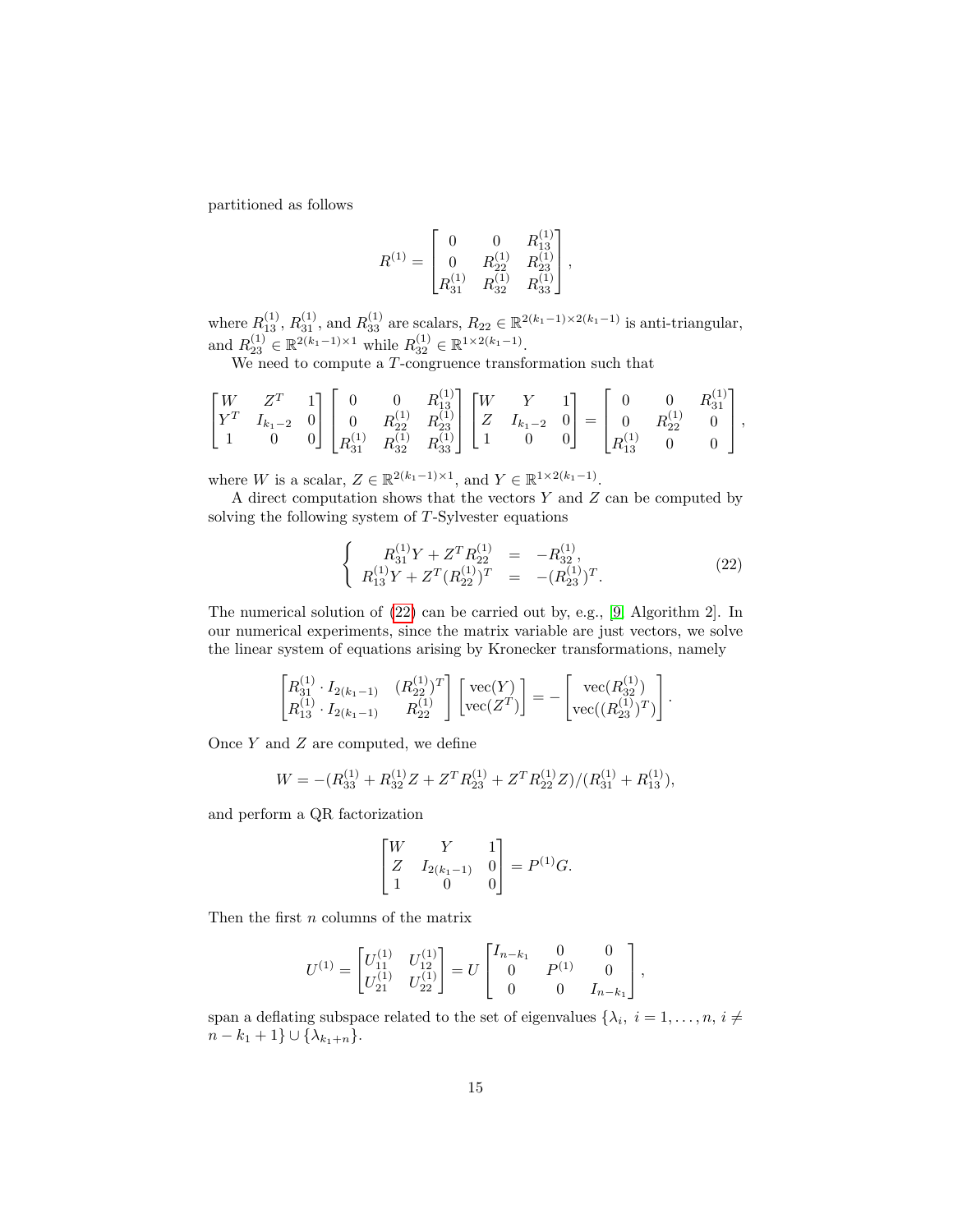Algorithm 3: PQZ algorithm to solve [\(1\)](#page-0-0).

**input** : 
$$
M \in \mathbb{R}^{2n \times 2n}
$$
 as in (4) and such that  $\varphi(z) = M + zM^T$  is regular.

**output:**  $X$  approximate solution to  $(1)$ .

- 1 Compute the Schur anti-triangular form of  $M$ , namely the matrices  $U$ and  $R$  in [\(19\)](#page-12-2), by [\[17,](#page-22-3) Algorithm 3.5]
- 2 If needed, apply a reordering procedure on the diagonal of R, getting  $\tilde{U}$ such that its first  $n$  columns span the deflating subspace corresponding to the eigenvalues inside/outside the unit disk; otherwise, set  $U = U$  $\Gamma \sim$

**3** If 
$$
\widetilde{U} = \begin{bmatrix} \widetilde{U}_{11} & \widetilde{U}_{12} \\ \widetilde{U}_{21} & \widetilde{U}_{22} \end{bmatrix}
$$
 is such that  $\widetilde{U}_{11}$  is nonsingular, set  $X = \widetilde{U}_{21} \widetilde{U}_{11}^{-1}$ 

<span id="page-15-1"></span>We proceed by considering

$$
k_2 = \max\{i \mid i = 1, \dots, k_1 + n - 1, \ |\lambda_i| < 1\} - n,
$$

and we repeat the same exact steps as before by defining  $R = (U^{(1)})^T M U^{(1)}$ . This procedure is iterated until

$$
k_j = \max\{i \mid i = 1, \dots, k_{j-1} + n - 1, \ |\lambda_i| < 1\} - n.
$$

is equal to 0, for a certain  $j \geq 1$ .

In conclusion, we construct the solution  $X = U_{21}^{(j)} (U_{11}^{(j)})^{-1}$  which is related to the desired set of eigenvalues.

The overall palindromic QZ procedure is summarized in Algorithm [3.](#page-15-1)

# <span id="page-15-0"></span>6 Numerical examples

In this section we illustrate the numerical behavior of the proposed algorithms for nonsymmetric T-NAREs [\(1\)](#page-0-0): the invariant subspace methods presented in the previous sections, namely the Doubling Algorithm, and the standard and palindromic QZ methods. We study the properties of the computed solutions and their relation to the spectrum of  $\varphi(z)$  as outlined in Section [3](#page-3-1) and compare them to the solutions computed by the Newton method for small-scale T-NAREs proposed in [\[2\]](#page-21-0). Unless stated otherwise, in all the following examples we always use the value  $\varepsilon = 10^{-12}$  in the convergence checks of both the Newton method and DA.

Results were obtained by running Matlab R2017b on a laptop with an Intel Core i3 processor running at 2GHz using 3.5GB of RAM.

The implementation of QZ is based on the Matlab routine ordqz, the implementation of DA follows the code enclosed to [\[3\]](#page-21-2), while the implementation of PQZ is based on [\[17\]](#page-22-3). We note that [\[17,](#page-22-3) Algorithm 3.5] needs an input parameter  $\alpha$ ; see [\[17\]](#page-22-3) for more details. In all the examples reported in Section [6](#page-15-0)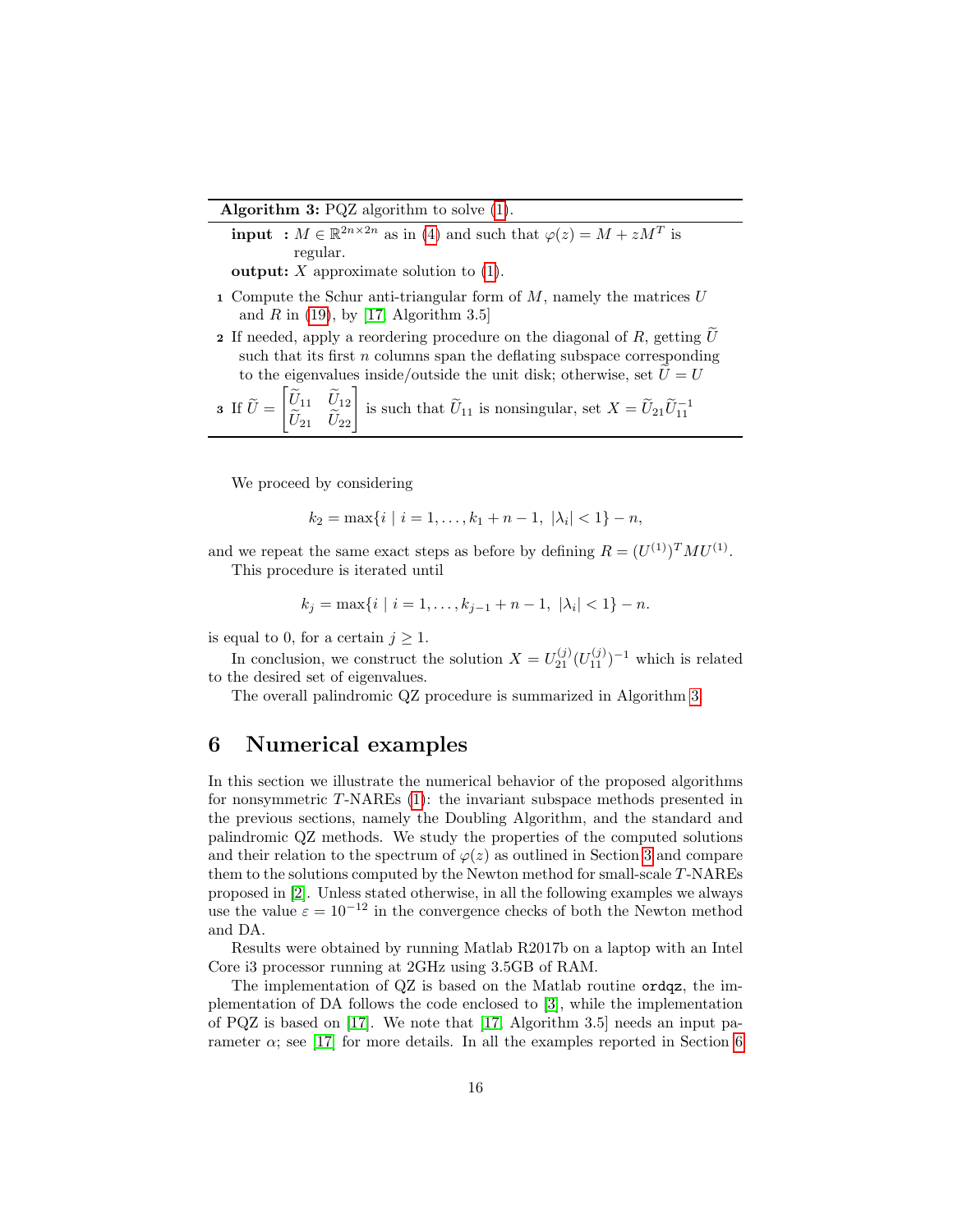|      |  |  | $n = 100$ $n = 300$ $n = 500$ |                                                                |  |  |
|------|--|--|-------------------------------|----------------------------------------------------------------|--|--|
|      |  |  |                               | Rel. Res. Rel. Dist. Rel. Res. Rel. Dist. Rel. Res. Rel. Dist. |  |  |
| POZ. |  |  |                               | $\vert$ 3.11e-13 7.69e-13 1.60e-12 5.51e-14 3.67e-12 9.49e-14  |  |  |
| OZ.  |  |  |                               | $\vert$ 1.70e-13 7.74e-13 1.01e-12 3.88e-14 2.25e-12 6.59e-14  |  |  |
|      |  |  |                               | DA   8.64e-16 7.72e-13 6.36e-16 7.74e-15 7.76e-16 1.22e-14     |  |  |
|      |  |  |                               | Newton   1.60e-12 - 1.29e-13 - 2.24e-13                        |  |  |

<span id="page-16-1"></span>Table 1: Example [1.](#page-16-0) "Rel. Res." denotes the relative residual norm achieved by PQZ, QZ, DA and Newton's scheme from [\[2\]](#page-21-0); "Rel. Dist." the relative distance between the solutions computed by the invariant subspace methods and the one obtained by the Newton scheme.

we use  $\alpha = 1.1$ . From our numerical experience, the performance of the solver turned out to be quite robust under small changes of the parameter  $\alpha$ .

<span id="page-16-0"></span>Example 1. We consider the equation in Example 4.1 of [\[2\]](#page-21-0), where the coefficient matrices defining the T-NARE [\(1\)](#page-0-0) are

$$
A = \begin{bmatrix} -1 & -1 & & & \\ & -1 & -1 & & \\ & & \ddots & \ddots & \\ & & -1 & -1 & \\ & & & -1 \end{bmatrix}, D = \begin{bmatrix} 4 & -1 & & & \\ & 4 & -1 & & \\ & & \ddots & \ddots & \\ & & & 4 & -1 \\ & & & 4 & -1 \\ & & & & 4 \end{bmatrix}, E = \begin{bmatrix} -1 & -1 & & & \\ & -1 & -1 & & \\ & & \ddots & \ddots & \\ & & & -1 & -1 \\ & & & & -0.9 \end{bmatrix}
$$

,

together with  $B = -A/\Vert A \Vert_F$ , and  $C = E/\Vert E \Vert_F$ .

As shown in [\[2\]](#page-21-0), there exists a nonnegative minimal solution  $X_{\min}$  to this T-NARE and the Newton method with  $X_0 = 0$  converges to  $X_{\text{min}}$ .

In Table [1](#page-16-1) we report the relative residual norm

$$
||R||_F = \frac{||DX + X^T A - X^T BX + C||_F}{||X||_F},
$$

achieved by the numerical solution  $X$  computed by DA, QZ, PQZ and the Newton scheme along with the relative distance between the Newton solution  $X_{New}$  and the solution X computed by the invariant subspace methods, namely  $\|X_{New} - X\|_F / \|X_{New}\|_F$ , for different values of n.

From the results in Table [1](#page-16-1) we can notice that the solutions computed by the methods we tested are very closed to each other. This means that for this example, also the invariant subspace methods are able to compute a very accurate approximation to the actual minimal nonnegative solution.

In Figure [1](#page-17-0) we report the eigenvalue distribution of the matrix pencil  $\alpha(z)$  =  $A - BX + z(D^T - B^T X)$  for  $n = 100$ , where X is the solution computed by the PQZ method, and we can see that the spectrum of  $\alpha(z)$  is outside the unit circle. This happens for all the values of  $n$  we tested. Therefore, for this example, the solution we compute can be characterized in two different ways. Indeed, it can be viewed as the unique minimal nonnegative solution as shown in [\[2\]](#page-21-0). On the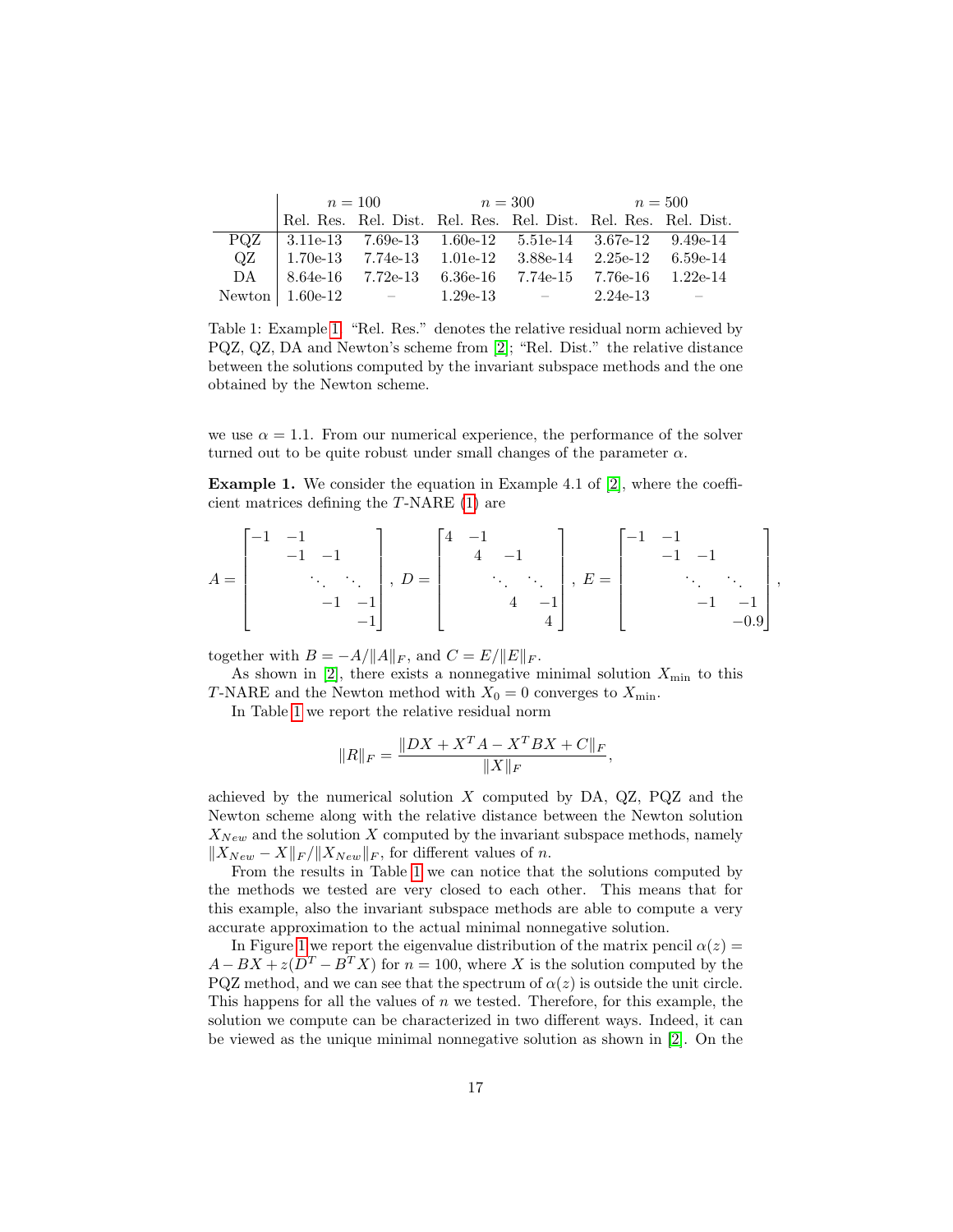

<span id="page-17-0"></span>Figure 1: Example [1.](#page-16-0) Eigenvalue distribution of the pencil  $\alpha(z) = A - BX +$  $z(D^T - B^T X)$  where X is the solution computed by the PQZ method for  $n =$ 100. The black, solid line indicates (a portion of) the boundary of the unit disk.

| $n \perp PQZ$ QZ | DA                                                                       | Newton |
|------------------|--------------------------------------------------------------------------|--------|
|                  | $100 1.61e-1 1.67e-1 3.19e-2 (7) 1.25e0 (3)$                             |        |
|                  | $300 \mid 3.44e0 \quad 4.28e0 \quad 2.20e-1 \tag{7} 6.25e0 \tag{3}$      |        |
|                  | $500 \mid 1.87e1 \quad 2.28e1 \quad 2.34e0 \tag{7} \quad 2.00e1 \tag{3}$ |        |

<span id="page-17-1"></span>Table 2: Example [1.](#page-16-0) Computational time in seconds achieved by PQZ, QZ, DA, and Newton's scheme from [\[2\]](#page-21-0). For DA and Newton's method we report in brackets also the number of iterations needed to achieve the prescribed accuracy.

other hand, Theorem [1](#page-3-0) says that it is also the unique solution such that the eigenvalues of  $\alpha(z)$  are all outside the unit circle.

To conclude, in Table [2](#page-17-1) we report the running time of the PQZ method, QZ, DA, and the Newton procedure. We notice that the DA algorithm turns out to be the fastest method we tested. Even though this scheme needs more iterations than the Newton method to converge, each of these iterations is quite cheap as it involves only inversion and linear combinations of matrices of size  $n$ . On the other hand, the solution of a T-Sylvester equation needed at each Newton step is rather expensive increasing the computational cost of the overall scheme. The most demanding step of the PQZ and QZ methods is the computation of the unitary matrices Q and Z for the pencil  $\varphi(z)$ . However, for this example, both the latter algorithms are slightly faster than the Newton scheme.

<span id="page-17-2"></span>**Example 2.** We consider Example 4.2 in [\[2\]](#page-21-0) where the matrices  $A, D \in \mathbb{R}^{n \times n}$ come from the finite difference discretization on the unit square of 2-dimensional differential operators equipped with homogeneous Dirichlet boundary condi-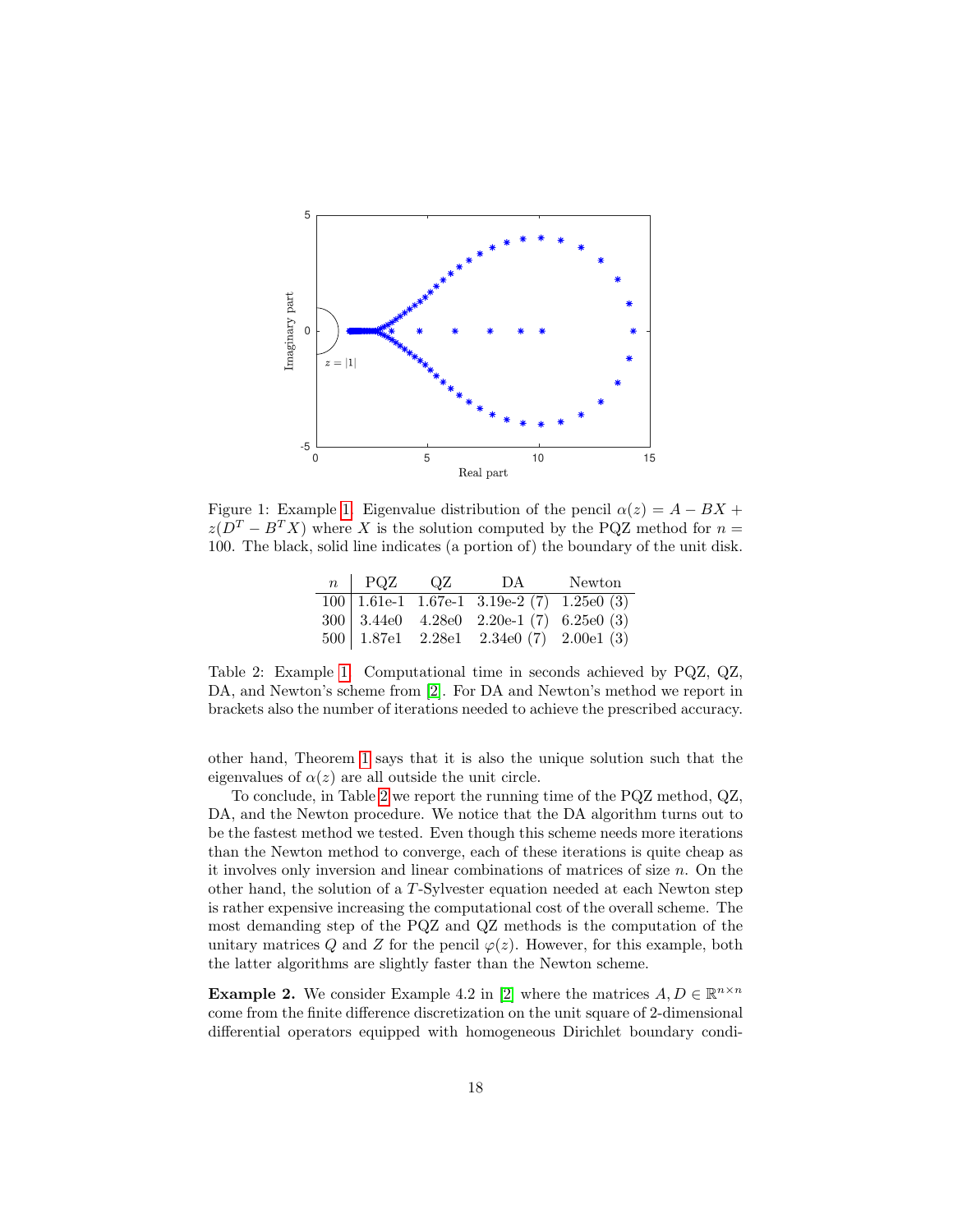|        |            | $n = 324$                | $n = 784$  |            |  |
|--------|------------|--------------------------|------------|------------|--|
|        | Rel. Res.  | Rel. Dist.               | Rel. Res.  | Rel. Dist. |  |
| PQZ    | 7.01e-13   | 5.35e-14                 | $1.00e-12$ | $4.52e-14$ |  |
| QZ     | $6.41e-13$ | $5.23e-14$               | $1.14e-12$ | 4.35e-14   |  |
| DA     | 7.51e-14   | 4.95e-14                 | 2.71e-11   | 4.87e-14   |  |
| Newton | 1.67e-12   | $\overline{\phantom{a}}$ | 7.98e-13   | -          |  |

<span id="page-18-0"></span>Table 3: Example [2.](#page-17-2) "Rel. Res." denotes the relative residual norm achieved by PQZ, QZ, DA, and Newton's scheme from [\[2\]](#page-21-0); "Rel. Dist." the relative distance between the solutions computed by the invariant subspace methods and the one obtained by Newton's scheme.

| $n \mid PQZ$ | QZ | DA                                                                        | Newton |
|--------------|----|---------------------------------------------------------------------------|--------|
|              |    | $324 \mid 3.62e0 \quad 4.51e0 \quad 2.39e-1 \tag{8} 1.66e1 \tag{5}$       |        |
|              |    | $784 \mid 6.94e1 \quad 9.01e1 \quad 3.11e0 \tag{10} \quad 1.75e2 \tag{8}$ |        |

<span id="page-18-1"></span>Table 4: Example [2.](#page-17-2) Computational time in seconds achieved by PQZ, QZ, DA, and Newton's scheme from [\[2\]](#page-21-0). For DA and Newton's method we report in brackets also the number of iterations needed to achieve the prescribed accuracy.

tions, while  $B, C \in \mathbb{R}^{n \times n}$  are full random matrices.

As before, we solve the related T-NARE by means of the PQZ method, QZ, DA, and the Newton method and in Table [3](#page-18-0) we report the results.

We wish to point out that, for this example, the properties of the coefficient matrices do not guarantee the existence of a unique minimal nonnegative solution. Nevertheless, in [\[2\]](#page-21-0) it is shown that the Newton method is able to compute an accurate numerical solution in terms of relative residual norm.

From the results in Table [3](#page-18-0) we can notice that also for this example the invariant subspace methods and Newton's scheme basically compute the same numerical solution. In particular, for both the values of  $n$  we tested, this solution is the unique solution such that the spectrum of  $\alpha(z)$  is outside the unit circle. Therefore, even though we cannot characterize the computed solution in terms of its minimality, its uniqueness is guaranteed by Theorem [1.](#page-3-0)

We compare the PQZ method, QZ, DA, and Newton's procedure also from a computational perspective and in Table [4](#page-18-1) we report the results. Conclusions similar to the ones illustrated in Example [1](#page-16-0) can be drawn. The DA algorithm is still the fastest method we tested while Newton's method suffers whenever a sizable number of iterations is needed to converge. The PQZ and QZ methods perform better than Newton's method but are one order of magnitude slower than DA.

Example 3. In this example we compare only the results achieved by the PQZ method and Newton's scheme. We consider the following  $2 \times 2$  problem

$$
D = \begin{bmatrix} 1 & 0 \\ -0.1 & 2 \end{bmatrix}, \quad A = \begin{bmatrix} 1 & -0.2 \\ -0.1 & 2 \end{bmatrix}, \quad B = \begin{bmatrix} 0.2 & 0.1 \\ 0.3 & 0.4 \end{bmatrix}, \quad C = \begin{bmatrix} -0.1 & -0.1 \\ -0.1 & -0.1 \end{bmatrix}
$$

.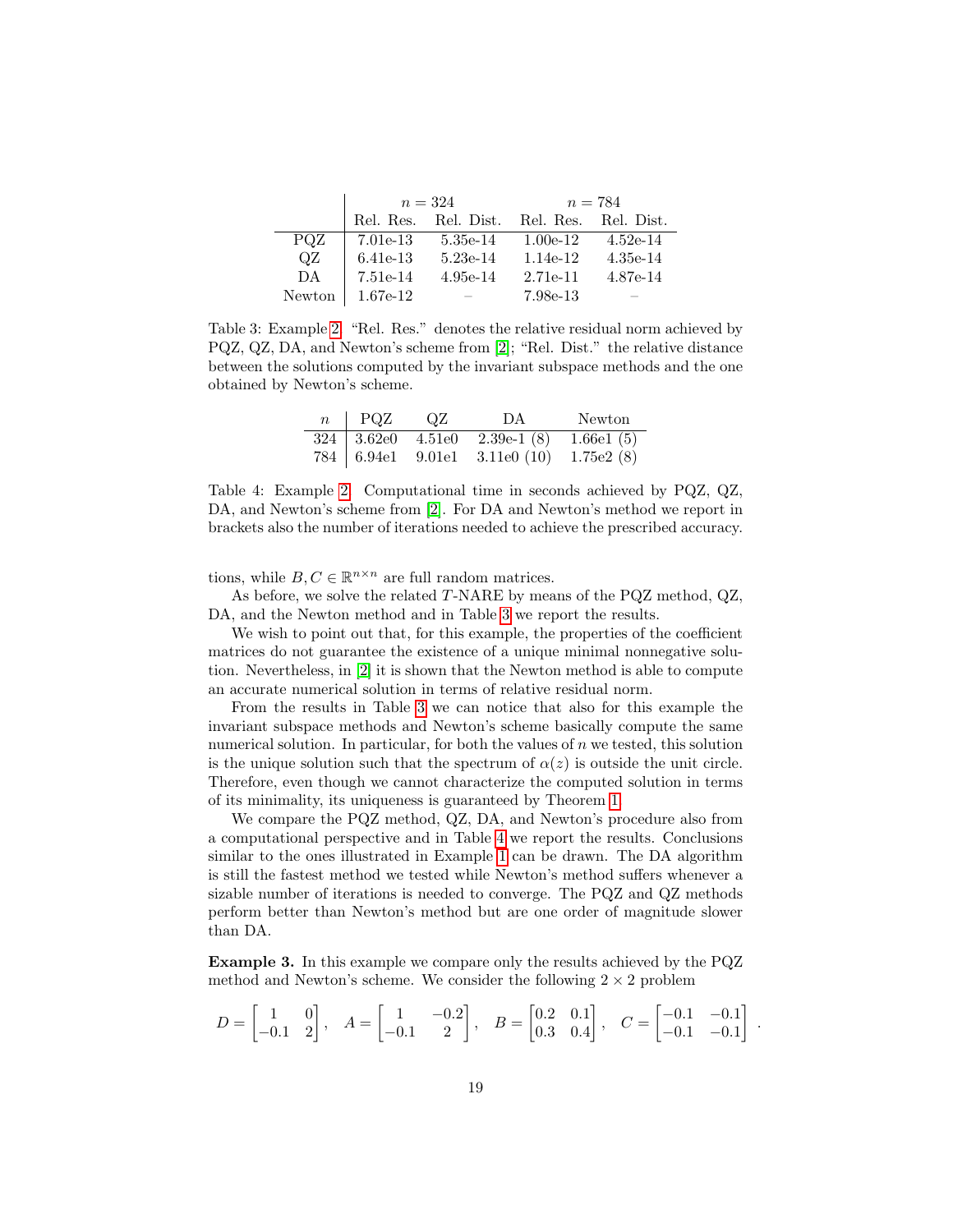PQZ with no reordering computes the following solution

$$
X_{out} \approx \begin{bmatrix} 20.1028 & -25.4499 \\ -11.5037 & 14.6980 \end{bmatrix},
$$

which is the unique solution such that the spectrum of

$$
\alpha_{out}(z) = A - BX_{out} + z(D^T - B^T X_{out}),
$$

is given approximately by  $\{-1.09484, -1.05880\}$  and lies outside the unit circle. Thanks to the strategy presented at the end of Section [5.3,](#page-12-5) we are also able to construct the matrix

$$
X_{in} \approx \begin{bmatrix} 2.6923 & 3.6756 \\ 1.9569 & 2.6749 \end{bmatrix},
$$

which approximates the unique solution such that the eigenvalues of  $\alpha_{in}(z)$  =  $A - BX_{in} + z(D^T - B^T X_{in})$  are inside the unit circle. The spectrum of  $\alpha_{in}$ is approximately given by  $\{-0.91338, -0.94447\}$ . Both  $X_{out}$  and  $X_{in}$  achieve a relative residual norm of the order  $\mathcal{O}(10^{-12})$ .

It is interesting to notice that Newton's method applied to this example computes neither  $X_{out}$  nor  $X_{in}$ . The solution

$$
X_{New} \approx \begin{bmatrix} 0.0490 & 0.1541 \\ -0.0220 & 0.0385 \end{bmatrix},
$$

computed by Newton's method with zero initial guess is such that the spectrum of  $\alpha_{New}(z)$  is approximately given by  $\{-0.94447, -1.09484\}$ . The latter is a reciprocal-free set but does not lie inside/outside the unit circle. This example shows that the zero initial value does not implies the convergence of Newton's method to the unique solution X related to a pencil  $\alpha(z)$  whose eigenvalues are all inside/outside the unit circle. The choice of a better suited initial value is a topic that may be worth exploring and it will be the subject of future work.

<span id="page-19-0"></span>Example 4. In the last example we compare the accuracy in terms of forward error achieved by PQZ, QZ and DA with respect to a reference solution computed with high precision arithmetic.

Even though the numerical results reported in the previous examples show that the DA algorithm is very competitive in terms of running time, this method does not exploit the palindromic structure of the problem with a possible loss of accuracy. Also the (plain) QZ method shares this drawback.

For a given *n*, we start by defining the matrix  $\widetilde{M} \in \mathbb{R}^{2n \times 2n}$  entry-wise as follows

$$
\widetilde{M} : \begin{cases}\n\widetilde{M}_{i,2n-i+1} = i+1, & i = 1, ..., n-1, \\
\widetilde{M}_{2n-i+1,i} = 1/(i+1), & i = 1, ..., n-1, \\
\widetilde{M}_{n+1,n} = \sigma+1, & \\
\widetilde{M}_{n,n+1} = 1/(\sigma+1), & \\
\widetilde{M}_{i,j} = 0, & i < j, \\
\widetilde{M}_{i,j} = 1/5, & i > j,\n\end{cases}
$$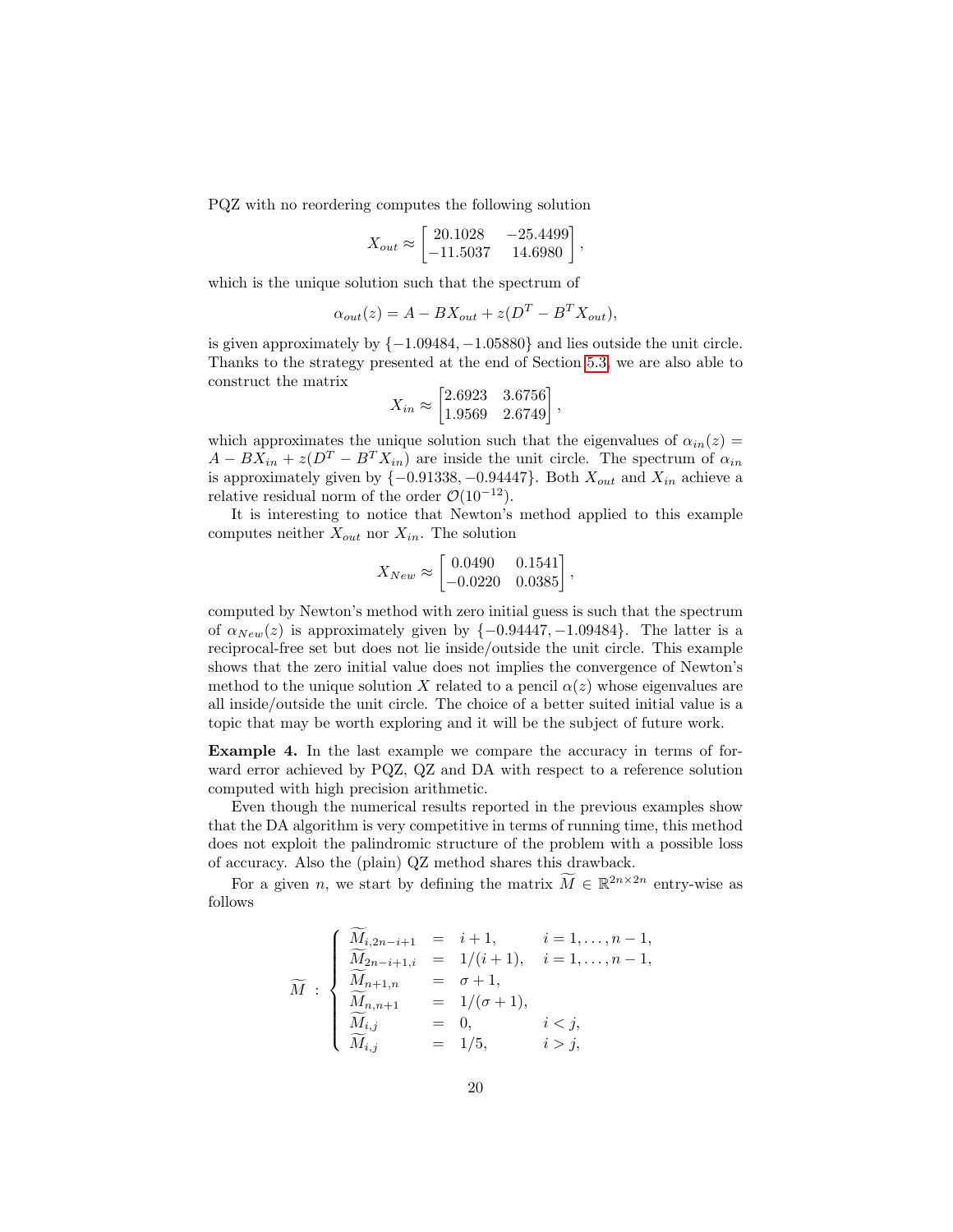| $n$ | POZ                      | ΩZ | $\mathsf{D}\mathsf{A}$ |
|-----|--------------------------|----|------------------------|
|     | $3   2.72e-16   9.29e-7$ |    | 7.41e-6                |
|     | $4   4.95e-15   4.02e-5$ |    | $1.02e-5$              |

<span id="page-20-0"></span>Table 5: Example [4.](#page-19-0) Relative forward error achieved by PQZ, QZ, and DA. The reference solution is computed by DA equipped by vpa.

where  $\sigma > 0$  is given.

Then the matrix M in [\(4\)](#page-3-2) is defined as  $M = N\widetilde{M}N^{T}$  where

|  |                          |                |                      | 1 <sup>7</sup>   |  |
|--|--------------------------|----------------|----------------------|------------------|--|
|  | $\overline{1}$           | $\overline{1}$ | $\ddot{\phantom{a}}$ | $1\vert$         |  |
|  |                          |                |                      | $\rightarrow$ 1. |  |
|  | $\overline{\phantom{0}}$ | .              | 1                    | $1\vert$         |  |

Finally, we partition M as in [\(4\)](#page-3-2) and choose the coefficient matrices  $A, D, B$ , and C defining equation [\(1\)](#page-0-0) accordingly.

Observe that the eigenvalues of the pencil  $\varphi(z)$  are  $\lambda_i, \lambda_i^{-1}, i = 1, \ldots, n$ , where  $\lambda_1 = 1/(1+\sigma)^2$ , and  $\lambda_i = 1/i^2$  for  $i = 2, ..., n$ . Therefore, the smaller  $\sigma$ , the narrower the separation of the eigenvalues with respect to the unit circle.

We choose  $\sigma = 10^{-10}$  and we construct the matrix M by making use of the Matlab function vpa which allows us to use variable precision arithmetic. In particular, we employ 100 decimal digit accuracy.

We first solve the obtained equation by DA equipped with vpa. The computed solution is considered as reference solution. Notice that the DA algorithm is very well-suited for the use of vpa as it only involves linear combinations and inversions of matrices.

We then solve the same equation by PQZ, QZ, and DA, all equipped with double precision arithmetic.

In Table [5](#page-20-0) we report the relative forward error achieved by the aforementioned schemes, namely  $||X_{Exact} - X||_F / ||X_{Exact}||_F$ , where  $X_{Exact}$  is the solution computed by using the vpa arithmetic with 100 significant digits and rounded to double precision.

We can notice that, for this example, the PQZ method is able to achieve a very small relative forward error by solely relying on the full exploitation of the palindromic structure of the problem. On the other hand, QZ and DA completely neglect this property and they end up constructing less accurate solutions.

# 7 Conclusions

The main result of this paper relates the solution of T-NAREs to deflating subspaces of a specific matrix pencil. Such a novel relation allowed us to design methods to solve T-NAREs based on invariant subspace algorithms. In particular, the PQZ, QZ and DA schemes have been proposed and largely tested.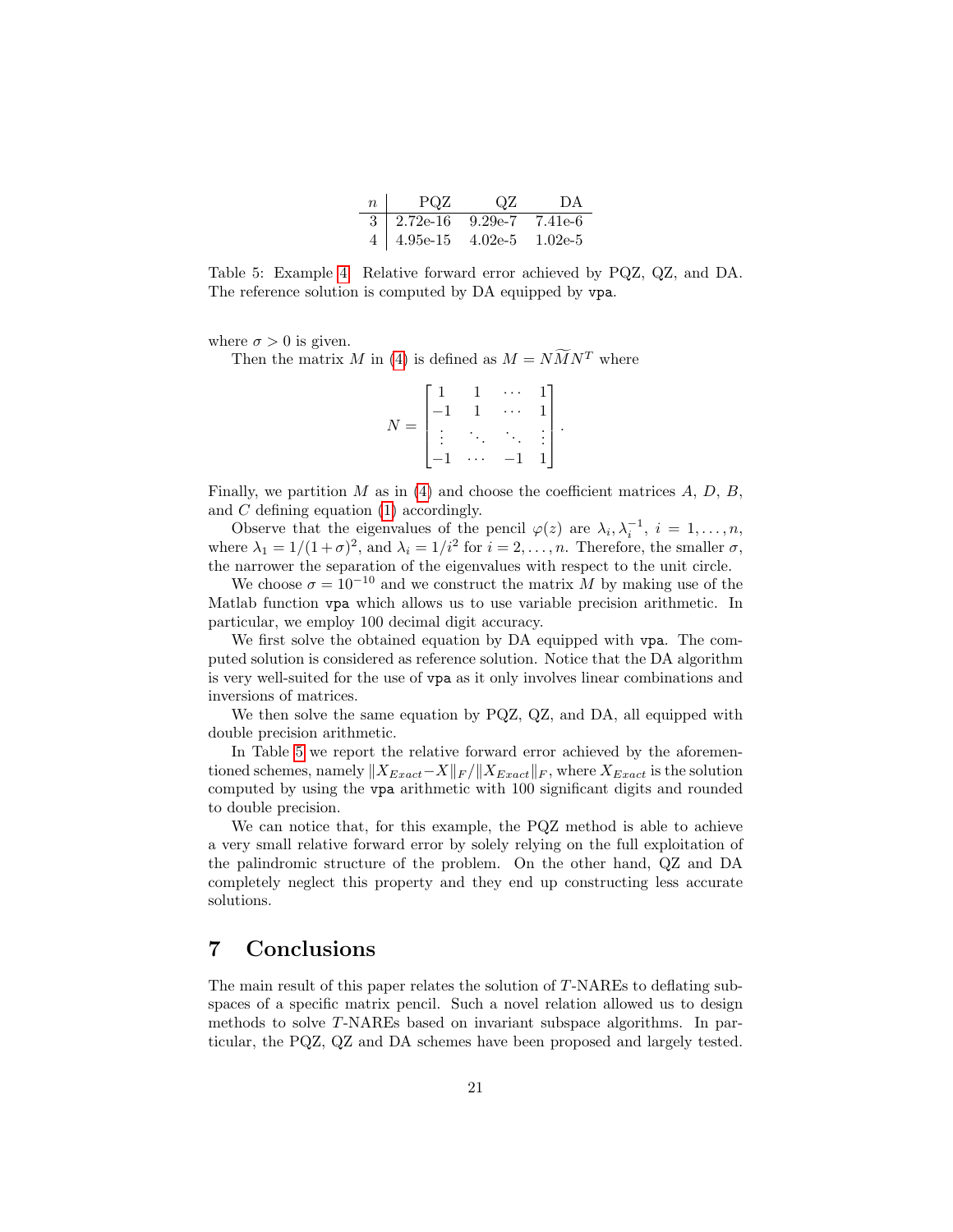We showed how DA is the fastest algorithm, while the PQZ scheme is able to achieve better accuracy in terms of forward error thanks to its fully exploitation of the palindromic structure of the underlying eigenvalue problem.

# Acknowledgements

We thank C. Mehl for providing us with some Matlab code implementing the structured deflation scheme for palindromic pencils presented in [\[17\]](#page-22-3) to compute the anti-triangular Schur form of M.

The last three authors are members of the Italian research group Indam-GNCS, whose support is gratefully acknowledged.

Part of this work was carried out while the fourth author was affiliated with the Max Planck Institute for Dynamics of Complex Technical Systems in Magdeburg, Germany.

### References

- <span id="page-21-8"></span>[1] P. Benner and R. Byers. An arithmetic for matrix pencils: theory and new algorithms. Numer. Math., 103(4):539–573, 2006.
- <span id="page-21-0"></span>[2] P. Benner and D. Palitta. On the solution of the nonsymmetric T-Riccati equation. Electron. Trans. Numer. Anal., 54:68–88, 2021.
- <span id="page-21-2"></span>[3] D. A. Bini, B. Iannazzo, and B. Meini. Numerical Solution of Algebraic Riccati Equations. Society for Industrial and Applied Mathematics, 2011.
- <span id="page-21-1"></span>[4] A. Borobia, R. Canogar, and F. De Terán. On the consistency of the matrix equation  $X^{\dagger}AX = B$  when B is symmetric. Mediterranean Journal of Mathematics, 18(2), 2021.
- <span id="page-21-3"></span>[5] R. Byers and D. Kressner. Structured condition numbers for invariant subspaces. SIAM J. Matrix Anal. Appl., 28(2):326–347, 2006.
- <span id="page-21-4"></span>[6] F. De Ter´an and F. M. Dopico. Consistency and efficient solution for the Sylvester equation for  $\star$ -congruence:  $AX + X^*B = C$ . Electron. J. Linear Algebra, 22:849–863, 2011.
- <span id="page-21-5"></span>[7] F. De Ter´an and B. Iannazzo. Uniqueness of solution of a generalized ?-Sylvester matrix equation. Linear Algebra Appl., 493:323–335, 2016.
- <span id="page-21-6"></span>[8] F. De Terán, B. Iannazzo, F. Poloni, and L. Robol. Solvability and uniqueness criteria for generalized Sylvester-type equations. Linear Algebra Appl., 542:501–521, 2018.
- <span id="page-21-7"></span>[9] F. De Terán, B. Iannazzo, F. Poloni, and L. Robol. Nonsingular systems of generalized Sylvester equations: an algorithmic approach. Numer. Linear Algebra Appl., 26(5):e2261, 29, 2019.